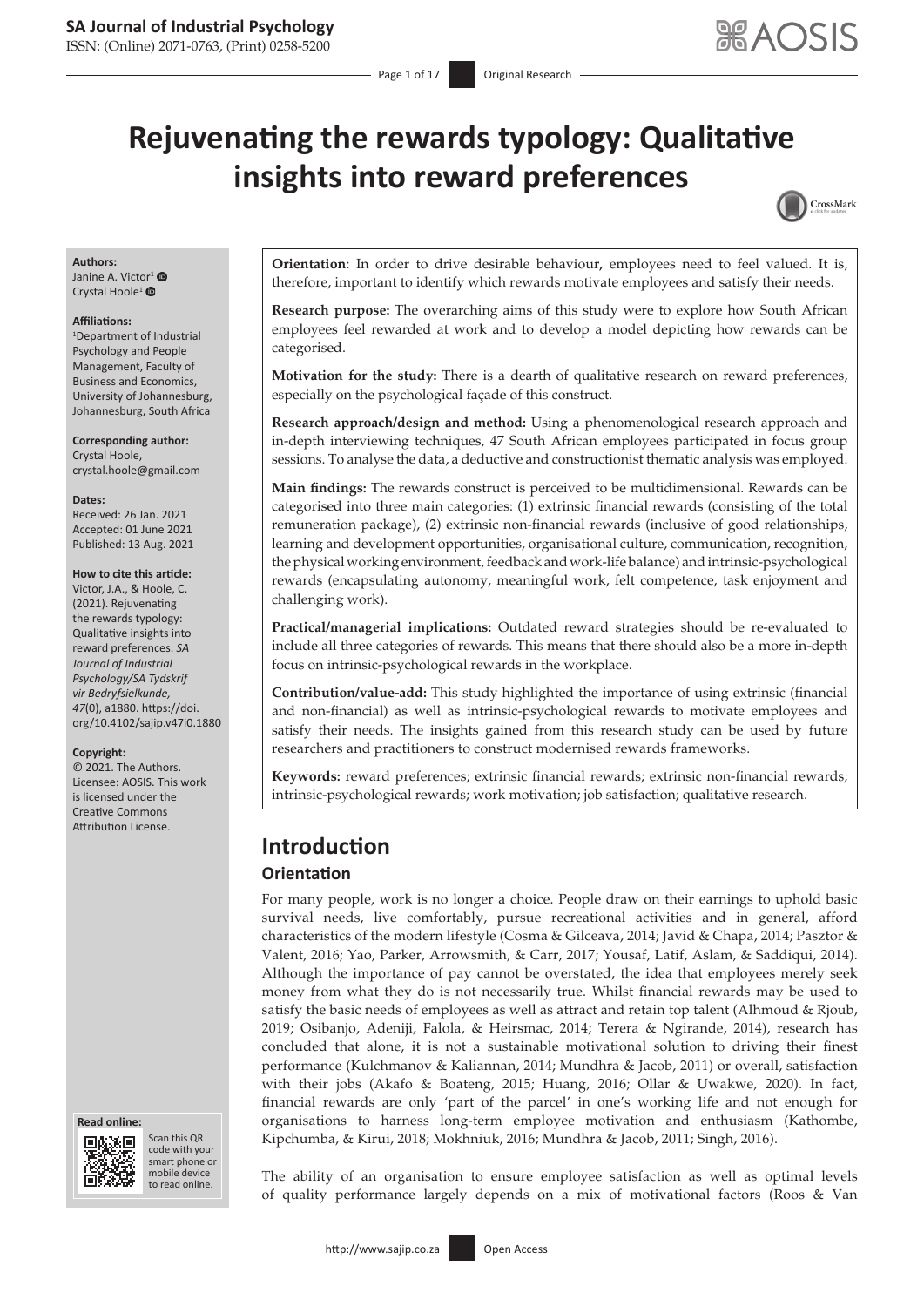Eeden, 2008; Snelgar, Shelton, & Giesser, 2017). Whilst extrinsic motivation is driven by performing something purely for the attainment of an external reward, intrinsic motivation refers to engaging in a task or activity because it is inherently fulfilling (Legault, 2016). Extrinsic rewards include financial incentives inclusive of pay, benefits and bonuses (Mahaney & Lederer, 2006; Mansaray-Pearce, Bangura, & Kanu, 2019; Noor & Gichinga, 2016). They can also be non-financial such as learning and development (L&D) opportunities, organisational culture, communication and work-life balance (Armstrong, 2014). On the opposite end of the spectrum, intrinsic rewards, derived from one's experience of work, are psychological in nature and provide employees a sense of 'inner' pleasure (Gartner & Bellamy, 2010; Jacobs, Renard, & Snelgar, 2014; Obicci, 2015). Such rewards can include meaningful work, job challenge and work enjoyment (Renard & Snelgar, 2016).

Rewarding employees in the correct way makes them feel valued and engaged towards their work (Victor & Hoole, 2017). Motivated employees are more likely to produce high quality work (Amabile, 1993; Sabir, 2017). Research has also suggested that highly driven employees tend to perform better (Chaudhary & Sharma, 2012), have improved wellbeing (Benedetti, Diefendorff, Gabriel, & Chandler, 2015), enhanced morale (Ogedegbe & Bashiru, 2014) and good working relationships with their colleagues (Rožman, Treven, & Čančer, 2017). Therefore, inadequately providing rewards may hamper positive behavioural outcomes, risking the ability of an organisation to function efficiently and competitively. In fact, demotivated employees may exert poor quality efforts in addition to displaying poor commitment towards their organisation (Amabile, 1993). Such attributes may prove detrimental, especially for organisations whose success relies heavily on the use of human capital. It is, therefore, unsurprising that managers and researchers invest a significant amount of time exploring 'key ingredients' to cultivate a highly driven, strong performing and happy workforce.

Given the above, the inadequate provision of rewards may lead to unfavourable employee behaviour. As a result, not only will employees have sub-par levels of motivation and be less satisfied, but organisations may experience an upsurge of talent resigning in pursuit of employment opportunities which offer them more desirable rewards. Therefore, it is pertinent to determine what employees ultimately want from their jobs.

In addition to the above, few studies have qualitatively explored reward preferences. This means that it is unknown whether employees still perceive and understand reward practices based on traditional classifications and theoretical frameworks. The new world of work has brought many changes affecting almost every aspect of work and will, undoubtedly, also affect what workers value in the workplace (Scott, McMullen, & Larson, 2017; Willis Towers Watson, 2018). Furthermore, the study of intrinsicpsychological rewards is lacking and remains greatly underexplored within literature (Nujjoo & Meyer, 2012; Renard & Snelgar, 2016). The study of such rewards may assist managers and behavioural practitioners in understanding how jobs should be (re)designed to improve satisfaction levels and provide employees with more inherent meaning (Renard & Snelgar, 2016).

# **Research purpose and objectives**

The above elucidates that the study and distribution of rewards are vital for effective employee and organisational functioning. However, there remain gaps in literature regarding reward categories and employee preferences thereof. In addition, qualitative insights into rewards are minimal in the current body of knowledge. Thus, this research study served two key purposes. Firstly, to explore how employees feel rewarded in the workplace and secondly, to suggest a model depicting how rewards can be classified. To assist the research process, four research questions were explored:

- Which factors influence how employees feel rewarded at work?
- Which rewards underlie extrinsic financial rewards?
- Which rewards underlie extrinsic non-financial rewards?
- Which rewards underlie intrinsic-psychological rewards?

### **Literature review**

#### **Extrinsic and intrinsic motivation**

Motivation drives human behaviour (Ryan & Deci, 2000). Extrinsic motivation refers to partaking in an activity for the attainment of external rewards (Olafsen, Halvari, Forest, & Deci, 2015) or a precise goal (Legault, 2016). Extrinsic motivation can be tangible such as pay and benefits or intangible such as praise and recognition (Lai, 2011). Intrinsic motivation involves engaging in an activity for personal significance (Olafsen et al., 2015; Shkoler & Kimura, 2020). It brings about inherent satisfaction and enjoyment (Legault, 2016). This type of motivation is non-instrumental and intangible and can be demonstrated, for example, by employees who engage in jobs or careers because it brings them innate pleasure (Lai, 2011).

#### **Theories of motivation**

Maslow's hierarchy of needs (Maslow, 1943) is one of the oldest and most well-known theories of motivation. He advocates that individuals strive to satisfy five basic and hierarchically arranged psychological needs, ranging from physiological needs as the most basic, to self-actualisation as the highest order of needs. This theory is based on the premise that unsatisfied needs are what primarily motivates individuals, whereas needs which have previously been fulfilled motivate substantially less (Kaur, 2013). Whilst lower-order needs can be satisfied extrinsically through the provision of basic pay, job security and fringe benefits can help to satisfy safety needs. Social needs can be fulfilled through the formation of collaborative workgroups. With regard to self-esteem needs, managers can provide employees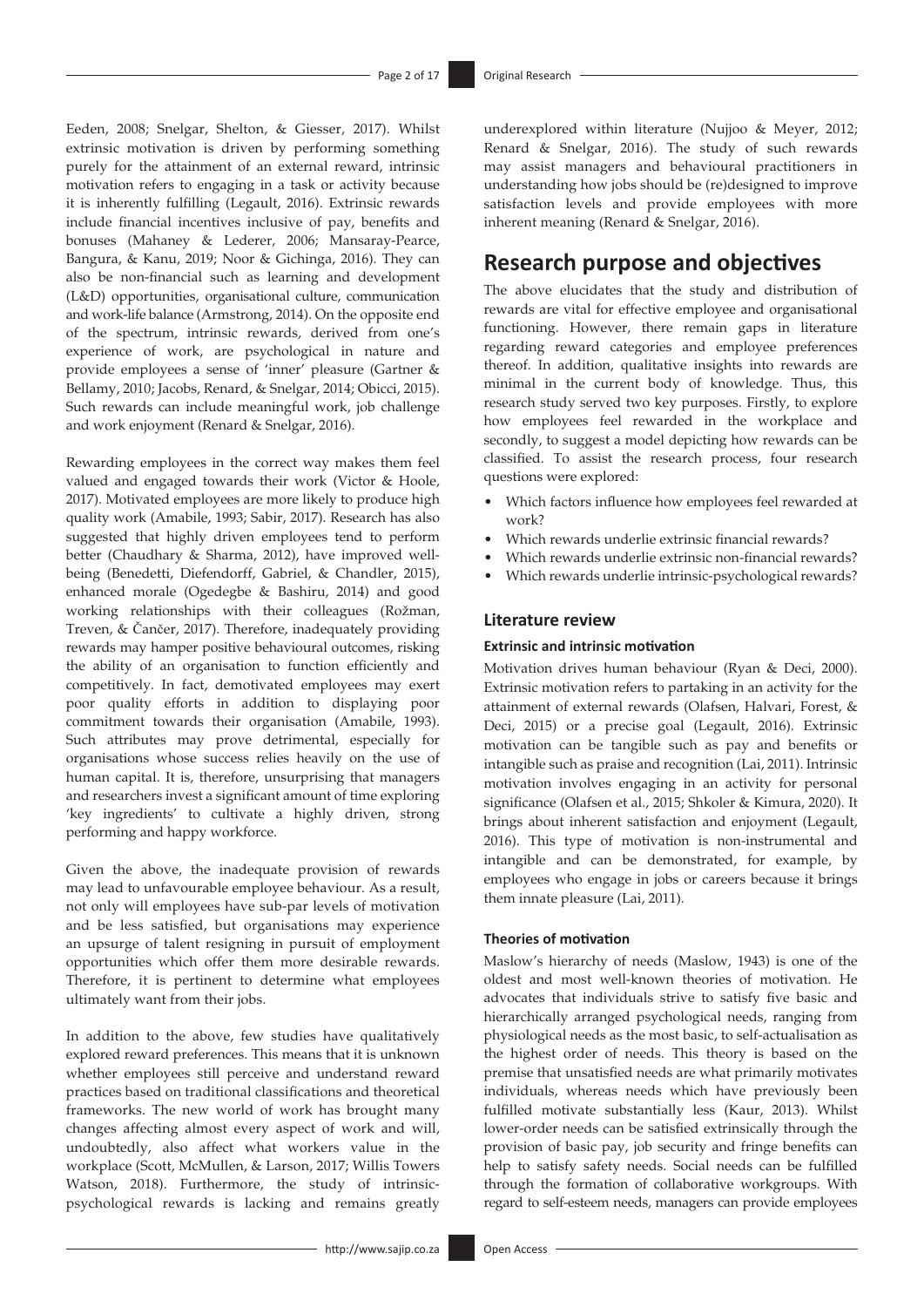with formal or informal recognition. The fulfilment of self-actualisation can be satisfied through challenging job tasks or work which inspires creativity and autonomy (Brevis & Vrba, 2014).

Herzberg's two-factor theory (Herzberg, Mausner, & Snyderman, 1959) explicates that certain job factors can result in work motivation and satisfaction. Whilst hygiene factors serve to prevent employee unhappiness and dissatisfaction, motivational factors can actively help employees to reach satisfaction (Chu & Kuo, 2015). Hygiene factors consist of extrinsic characteristics and consist of 'company policy and administration, technical supervision, interpersonal relations with supervisors, interpersonal relations with peers and subordinates, salary, job security, personal life, work conditions and status' (Dartey-Baah & Amoako, 2011, p. 2). Motivating factors are intrinsic in nature (Ataliç, Can, & Cantürk, 2016) and include recognition, achievement, growth possibilities, advancement, responsibility and the work itself (Herzberg et al., 1959).

Self-determination theory (SDT) holds that social environments and individual differences influence autonomous motivation (motivation based on willingness, enjoyment, interest and/or values) as well as controlled motivation (motivation based on coercion and obligation). These two types of motivation result in enhanced performance, experience and psychological well-being (Deci & Ryan, 1985; Ryan & Deci, 2000). Motivation is categorised as intrinsic, extrinsic and amotivation (Vallerand, 2001). Deci and Ryan (2015) further maintained that human beings have three basic psychological needs (competence, autonomy and relatedness) which, when satisfied, enhances and supports autonomous motivation, workplace effectiveness and psychological health.

The job characteristics model (Hackman & Oldham, 1971) advocates that job characteristics including (1) skill variety (range of activities and skills required to carry out work), (2) task identity (job includes completing identifiable work from start to finish with visible outcomes), (3) task significance (extent to which a task influences the lives of others), (4) job autonomy (freedom to make decisions in job) and (5) feedback (information provided on the effectiveness of one's performance). When present, these characteristics trigger certain psychological states. When skill variety, task identity and task significance are present, they elicit an experience of meaningfulness (subjective experience and personal significance of work), whereas autonomy elicits responsibility (based on self-judgement) for work outcomes whilst job feedback elicits knowledge (knowing the effectiveness of one's performance) of actual work results (Hackman & Oldham, 1976; Mount, Ilies, & Johnson, 2006). Such characteristics and critical psychological states result in valuable workplace outcomes inclusive of job satisfaction, work motivation and effective work performance (Hackman & Oldham, 1980).

#### **Extrinsic rewards**

Extrinsic rewards are controlled directly or indirectly by an organisation. These rewards encompass financial facets (e.g. Ajmal, Bashir, Abrar, Khan, & Saqib, 2015; Hafiza, Shah, Jamsheed, & Zaman, 2011) as well as non-financial and less tangible components (Gkorezis & Petridou, 2012; Nujjoo & Meyer, 2012; Özutku, 2012; Wiese & Coetzee, 2013). Whilst financial rewards are provided directly by the organisation, non-financial rewards include indirect returns. Extrinsic rewards have been found to heighten employee motivation (Khan, Shahid, Nawab, & Wali, 2013; Kshirsagar & Waghale, 2014; Kumar, Hossain, & Nasrin, 2015; Smith, Joubert, & Karodia, 2015), job performance (Irshad, 2016) and employee satisfaction (e.g. Erbaşı & Arat, 2012; Haider, Aamir, Hamid, & Hashim, 2015; Tausif, 2012).

# **Extrinsic financial rewards**

Extrinsic financial rewards are transactional and consist of pay and benefits (Armstrong, 2010; Katz & Van Maanen, 1977; Nujjoo & Meyer, 2012; Thompson, 2002; WorldatWork, 2007). Together, these rewards encompass the total remuneration package (Armstrong & Murlis, 2009). Research suggests that direct financial returns include two key compensatory-related returns: base pay (e.g. Armstrong, 2010; Chiu, Luk, & Tang, 2002; Diankenda, 2015; Hoole & Hotz, 2016; Nazir, Tayyab, Sajid, Ur Rashid, & Javed, 2012) and contingent or variable pay (e.g. Armstrong, 2010; Diankenda, 2015; Hoole & Hotz, 2016; WorldatWork, 2007). Base pay is associated with a fixed, market-related and predetermined rate of pay (Lazear, 2000; Snelgar, Renard, & Venter, 2013) whereas contingent or variable pay remains unfixed and is linked to an employee's performance, length of work and/or competency or skills level (Horváthová, Davidová, & Bendová, 2012). Rynes, Gerhart and Minette (2004) contended that pay is a powerful motivator. According to Kathombe et al. (2018), pay is the primary reason why people engage in work. This is further supported by Kulchmanov and Kaliannan (2014) who found that pay serves as an important motivator for the purpose of satisfying extrinsic or basic needs.

Indirect financial rewards consist of employee-type benefits (e.g. Armstrong, 2010; Arnolds & Venter, 2007; Chen & Indartono, 2008; Kimunge & Were, 2014). Fringe benefits are discretionary returns provided by organisations (Klonoski, 2016; Koskey & Sakataka, 2015). Examples include healthrelated benefits and retirement or pension benefits (Armstrong, 2010; WorldatWork, 2007). Such benefits are increasingly being used to improve employee performance (Prasetio, Luturlean, & Agathanisa, 2019), well-being (through the provision of healthcare benefits) and commitment to organisations (Bender, Contacos-Sawyer & Thomas, 2013; Klonoski, 2016).

#### **Extrinsic non-financial rewards**

Extrinsic non-financial rewards are considered intangible and relational (Armstrong, 2010; Joshi, 2016). These rewards can only be controlled by the organisation through the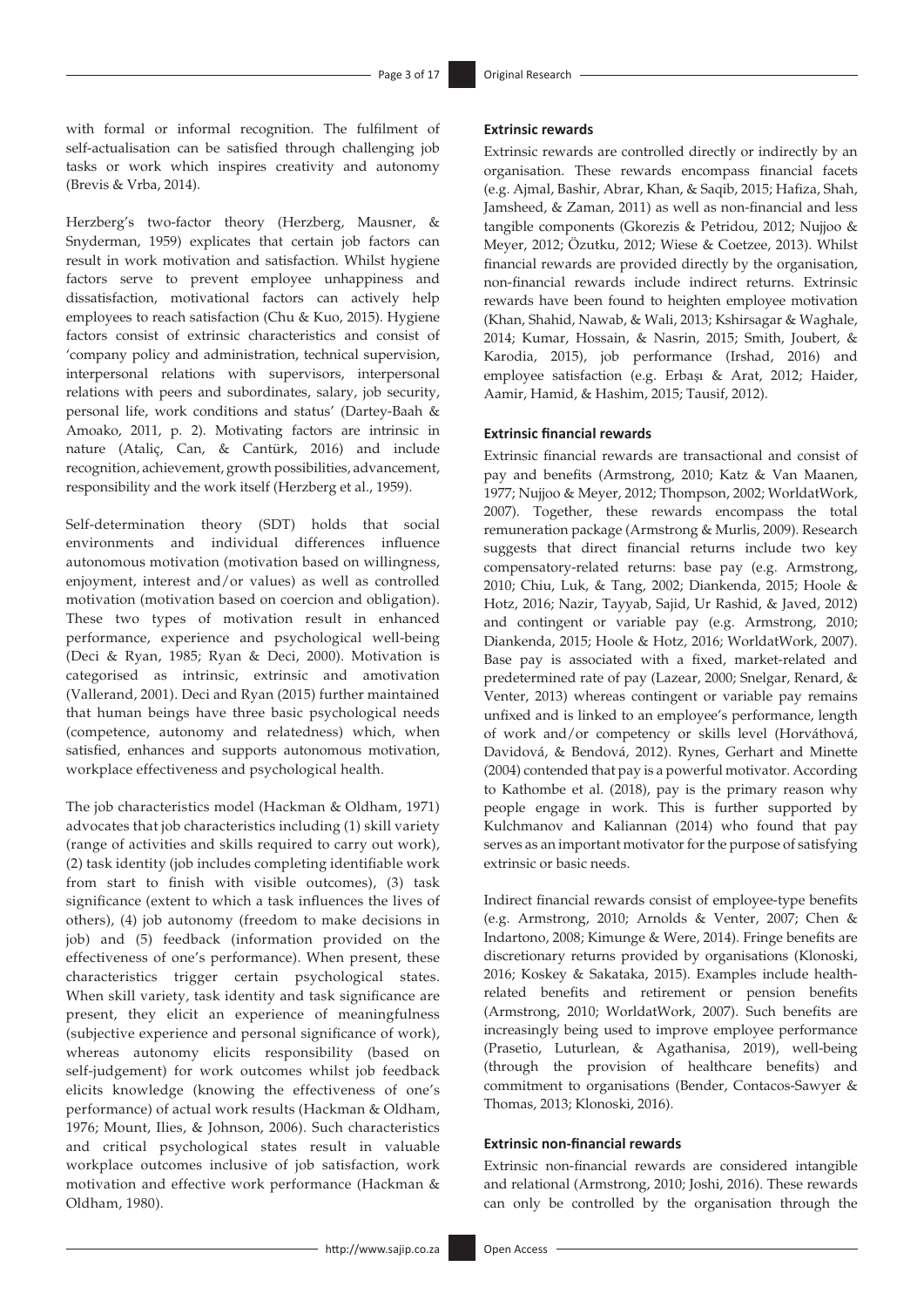influence of the working context itself. According to Joshi (2016), these rewards positively contribute towards satisfying intellectual demands to enable the enhanced use of one's talent and strengthen supportive relations. As supported in the literature, non-financial rewards (or relational rewards) are inclusive of L&D opportunities as well as the working environment (Armstrong & Stephens, 2005; Koskey & Sakataka, 2015; Mottaz, 1985).

Learning and development opportunities are prospective circumstances provided to employees for the purpose of developing and enhancing knowledge, competencies and skillsets (Armstrong, 2014). The provision of such opportunities can lead to experiences which are satisfying and rewarding for employees (Joshi, 2016). A working environment can be conceptualised as the surroundings in which an employee engages in the employment relationship (Ushie, Agba, & Okorie, 2015). The Towers Perrin total rewards strategy advocates that the working environment consists of (1) organisational culture: the manner in which behaviour is enacted through shared organisational values, attitudes and expectations, (2) leadership: the way in which leaders inspire others, (3) communication: the manner in which information is conveyed, received and understood, (4) involvement: the degree of inclusion and participation in fulfilling organisational goals, (5) work-life balance: the provision of flexible working practices and (6) non-financial recognition: appraisal for work well performed (Armstrong, 2014). Perry and Porter (1982) advocated that aspects within the working environment include relationships with peers and supervisors, reward systems, the physical working environment and organisational climate.

#### **Intrinsic-psychological rewards**

Intrinsic rewards entail positive experiences which emanate from the 'inner self' by engaging in the working context (Gartner & Bellamy, 2010; Obicci, 2015; Thomas, 2009). These rewards are intangible (Jacobs et al., 2014), psychological in nature (Obicci, 2015) and cannot be provided by external sources (Stander & Van Zyl, 2016). They serve as both motivators and satisfiers to influence, shape and reinforce certain behaviours (Jacobs et al., 2014).

Intrinsic reward theory provides a platform to understand how work can be both motivating and satisfying by engaging in work tasks and content (Renard & Snelgar, 2016). Intrinsic rewards can be classified into six job and psychologicallyrelated dimensions (including meaningful work, felt responsibility for work outcomes, felt challenge, a sense of competence, task interest and enjoyment and a sense of achievement (Obicci, 2015; Opperman, 2016; Renard & Snelgar, 2016; Smith et al., 2015).

Meaningful work is a subjective experience of work (De Crom & Rothmann, 2018; Michaelson, 2019). It involves recognising one's job as worthwhile, fulfilling and which provides one with a sense of purpose (Thomas, 2009). Meaningful work may be considered an intrinsic-psychological reward on the

basis that it generates positive feelings (Hackman & Oldham, 1976) and may serve as a source of job satisfaction (Kamdron, 2005; Steger, Dik, & Duffy, 2012) and motivation (Scroggins, 2008; Thomas, 2009). Meaningful work has also been positively linked to intrinsic motivation and rewards (Jacobs et al., 2014; Renard & Snelgar, 2016; Thomas, 2009; Victor & Hoole, 2017).

Felt responsibility for work outcomes is regarded as a psychological concept (Bateman & O'Connor, 2016; Fuller, Marler, & Hester, 2006; Hackman & Oldham, 1976). It is a concept associated with the degree to which an individual believes that he or she has managed to influence or exert control over the production of work tasks. This construct can elicit positive feelings (Avey, Avolio, Crossley, & Luthans, 2009; Olckers, 2013). When individuals experience responsibility for the completion of work tasks, they feel that they have made a contribution towards successes and have been able to potentially influence the wider organisation (O'Reilly, 2002). To enhance autonomy and a sense of choice, research has suggested that it is important that organisations redesign jobs which sufficiently allow employees to acquire more responsibility (Marchington & Wilkinson, 2008). When work tasks enhance one's sense of responsibility, employees experience this as intrinsically and psychologically rewarding (Nujjoo & Meyer, 2012).

Challenging work includes aspects of a job which are demanding and stimulating (Preenen, Van Vianen, & De Pater, 2014). Feeling challenged allows employees to exert efforts by drawing on a range of capabilities (Saleem, Mahmood, & Mahmood, 2010). When tasks are perceived to be challenging (Scasserra, 2008), individuals engage in learning by utilising novel skills and knowledge (Renard & Snelgar, 2016). Literature suggests that challenging work is rewarding (e.g. Boswell, Olson-Buchanan, & LePine, 2004; Jacobs et al., 2014; Hafiza et al., 2011; Opperman, 2016; Renard & Snelgar, 2016; Sarwar & Abugre, 2013). Lutgen-Sandvik, Riforgiate and Fletcher (2011) found that challenging work often leads to positive-emotional experiences. Such work has also been recognised as an intrinsic reward (Jacobs et al., 2014; Mottaz, 1985; Renard & Snelgar, 2016; Sarwar & Abugre, 2013) and as a source of motivation (Herzberg et al., 1959) and satisfaction (Hackman & Lawler, 1976; Savery, 1989).

A sense of competence as an intrinsic reward has been acknowledged in motivational studies (e.g. Lai, 2011; Ryan & Deci, 2000; Thomas, 2009; Vallerand & Reid, 1984). Thomas (2009) defined this concept as internal feelings of pride and satisfaction associated with being able to cope well with tasks, performing at or beyond one's own standards and producing work of worth. This concept is associated with judgements pertaining to one's ability to successfully carry out tasks (Sundström, 2006) as well as to fulfil job demands (Muindi & K'Obonyo, 2015). Therefore, when individuals are able to effectively carry out work, they feel more enabled and competent in their jobs. In this way, individuals feel more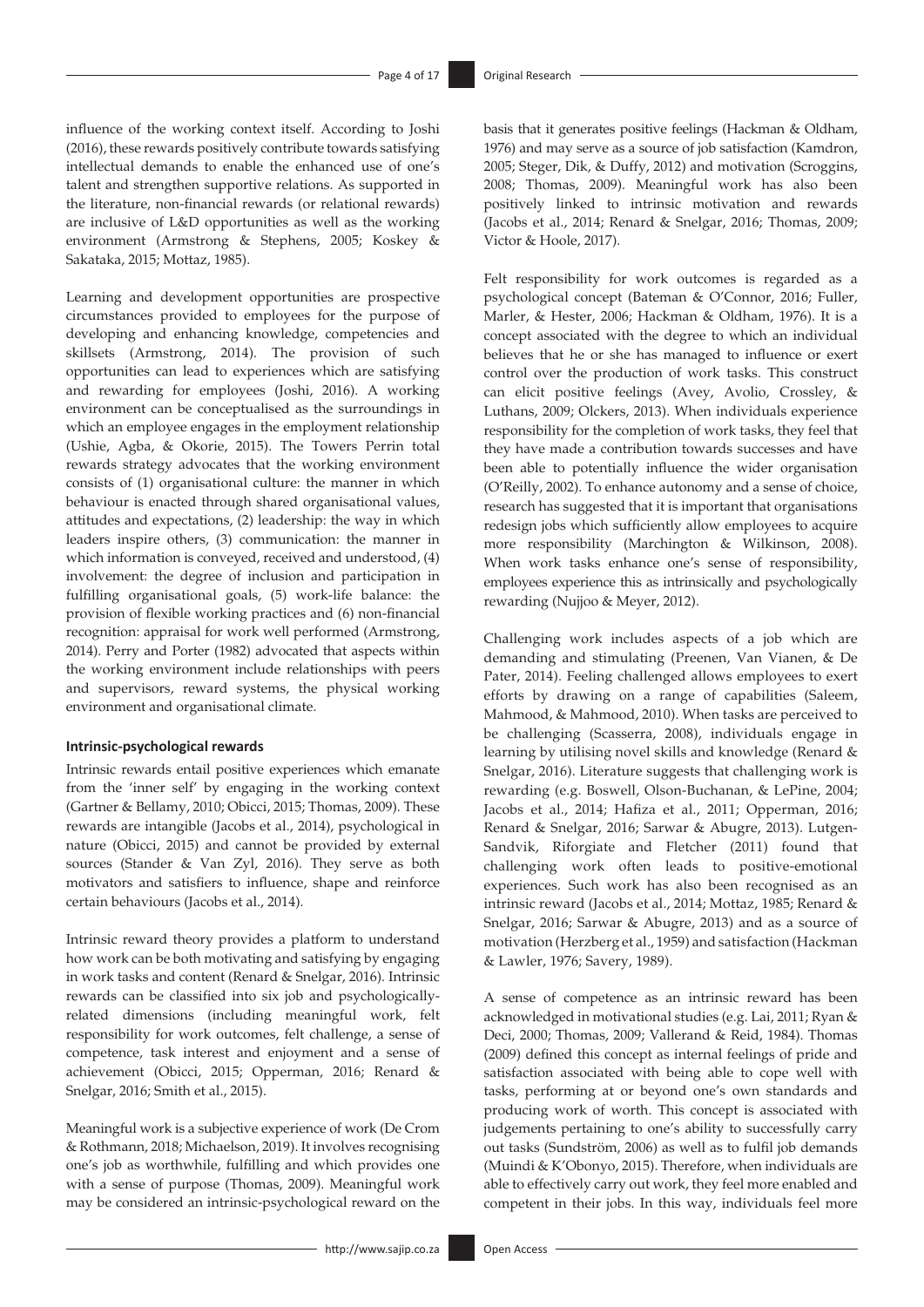energised towards completing a task, which, in turn, results in a more satisfying and fulfilling job-related experience (Riley, 2016).

Task interest and enjoyment are closely related concepts and have been well explored in literature surrounding intrinsic rewards (Jacobs et al., 2014; Kalleberg, 1977; Mottaz, 1985; Renard & Snelgar, 2016; Westover & Taylor, 2010). Task interest can be derived from activities which employees perceive as enjoyable or 'fun' to engage in (Crane, 2012). Being interested in tasks prompts one's attention and heightens one's desire to be involved with and explore stimuli more intricately. Enjoyment of work, similarly, evokes passionate involvement with tasks (Buelens & Poelmans, 2004) and elicits feelings of pleasure (Bredmar, 2013), satisfaction (Crane, 2012), captivation (Malone, 1981) and excitement (Durik & Harackiewicz, 2007).

A sense of achievement is a positive feeling which an individual experience when he or she has excelled at something. It entails knowing that something was preformed right (Shahzadi, Javed, Pirzada, Nasreen, & Khanam, 2014) and produced with high quality standards (Damij, Levnajić, Rejec Skrt, & Suklan, 2015). When individuals experience a sense of achievement, they feel that they have produced high quality work. A sense of achievement has been positively correlated with increased work motivation and job satisfaction (e.g. Damij et al., 2015; Danish & Usman, 2010; Singh & Tiwari, 2011). This concept has also been regarded as a dimension underlying intrinsic rewards (Mahaney & Lederer, 2006; Shahzadi et al., 2014; Thomas, 2009).

## **Research design**

#### **Research approach and strategy**

The methodological approach was qualitative, explanatory and descriptive. Explanatory research was undertaken to connect ideas under a general concept (Neuman, 1997) whilst a descriptive approach was used to acquire experiential meaning and interpretations from participants. A phenomenological research approach was further employed to understand and describe, with more intricacy, how employees distinguish and perceive workplace rewards.

#### **Entrée and establishing researcher roles**

The researcher sent out a formal email to relevant stakeholders requesting permission to conduct research. The email specified: the research purpose, potential value addition, criteria for participation, procedures to collect data, ethical considerations and contact details of the research team. Participating organisations were given ample opportunity to respond to the research request. Once permission had been obtained, the researcher contacted the relevant personnel to assist with logistical arrangements. The primary researcher was positioned as taking on the role of an 'outsider' (Råheim et al., 2016). The researcher was not seen as occupying a participant role, but rather framed as an enquirer of information and an active listener.

# **Research participants and sampling methods**

This study sought to gather rich insights through in-depth interviews from South African workers. Purposive and convenience sampling was used to select and recruit participants. The sample criteria were to have at least 1 year of working experience to ensure that they had sufficient experience in receiving rewards. Participants were required to be able to express themselves in the English language. These strategies were chosen to ensure sufficient representation of the general South African working population as well as to enhance external validity.

Representation of the final sample is depicted (Table 1). The sample consisted of 47 participants who were predominantly male (57%) and had a mean age of 34.85 years. Participants had at least 1 year of working experience. The majority of the sample had between 1 and 5 years of working experience (34%). With regard to race distribution, the sample comprised primarily of black participants (53%) followed by white participants (34%). Participants mostly spoke English (38%) followed by isiXhosa (17%). In terms of educational qualifications, the majority of participants had tertiary level qualifications consisting of diplomas or certificates, bachelor's degrees and honours degrees (19%) whilst the remaining sample had a grade 11 or lower level of education (17%). The majority of the sample was employed in the legal industry followed by the building and construction industry (see Table 3).

| TABLE 1: Frequency distribution of participant demographics. |  |  |  |
|--------------------------------------------------------------|--|--|--|
|--------------------------------------------------------------|--|--|--|

| Item                             | Category               | Frequency      | Percentage (%) |
|----------------------------------|------------------------|----------------|----------------|
| Gender                           | Male                   | 27             | 57             |
|                                  | Female                 | 20             | 43             |
| Race                             | White                  | 16             | 34             |
|                                  | <b>Black</b>           | 25             | 53             |
|                                  | Indian or Asian        | $\overline{4}$ | 9              |
|                                  | Coloured               | $\overline{2}$ | $\overline{4}$ |
| Home language                    | English                | 18             | 38             |
|                                  | Afrikaans              | 5              | 11             |
|                                  | Sesotho                | $\overline{2}$ | $\overline{4}$ |
|                                  | Setswana               | 3              | 6              |
|                                  | isiZulu                | $\overline{7}$ | 15             |
|                                  | isiXhosa               | 8              | 17             |
|                                  | Xitsonga               | $\overline{4}$ | 9              |
| <b>Educational qualification</b> | Grade 11 or less       | 8              | 17             |
|                                  | Grade 12               | 5              | 11             |
|                                  | Diploma or certificate | 9              | 19             |
|                                  | <b>B.Tech</b>          | $\overline{2}$ | $\overline{4}$ |
|                                  | Bachelor's degree      | 9              | 19             |
|                                  | Honours degree         | 9              | 19             |
|                                  | Master's degree        | 4              | 9              |
|                                  | Doctoral degree        | $\mathbf{1}$   | $\overline{2}$ |
| Working experience<br>(years)    | $1 - 5$                | 16             | 34             |
|                                  | $6 - 10$               | 13             | 28             |
|                                  | $11 - 20$              | 13             | 28             |
|                                  | $21+$                  | 5              | 11             |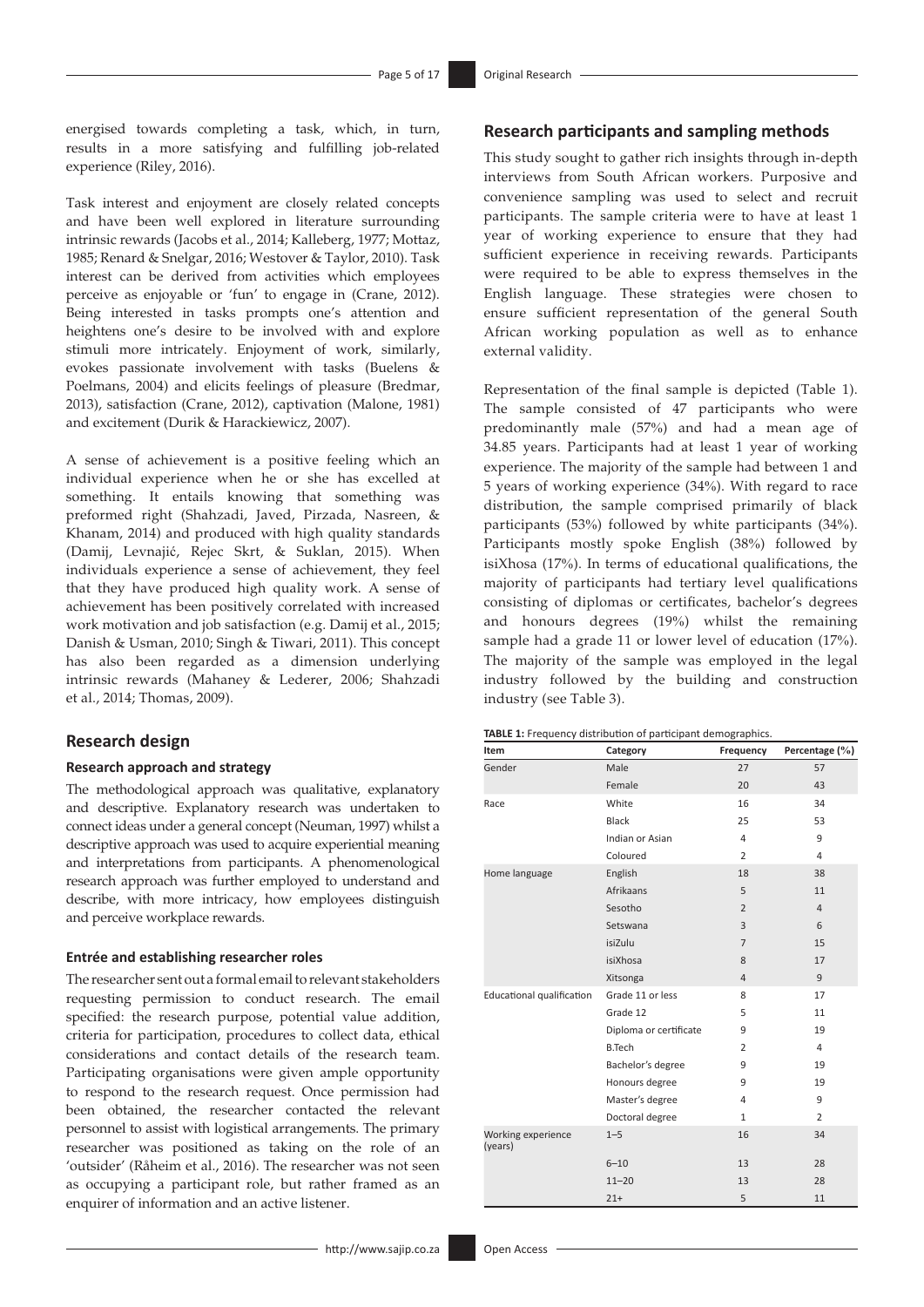## **Research setting**

The setting of the study was profit-driven organisations in the Johannesburg area of the Gauteng region. Profit-driven organisations were selected as the study aimed to identify rewards which employees are attracted to from a financial, non-financial and psychological perspective. The focus group sessions were carried out at the offices of participants because of convenience. Focus groups 5 and 6 took place off-site at a private residence. The setting did not seem to hinder participants in sharing their views.

#### **Data collection methods**

Data were collected through conducting focus groups. Each focus group consisted of at least three participants and ranged between 1 h and 2 h. To elicit meaningful responses and ensure validity of the data, questions were aligned with appropriate theory (Renard & Snelgar, 2016). To ensure context, structure and adequate regulation of the sessions, open-ended and semi-structured questions were presented in an interview guide. Examples of questions were 'what aspects of your job/manager/organisation make you happy at work?' and 'what aspects of your job/manager/ organisation motivate you to give your utmost best?'.

### **Data recording**

Focus group sessions were audio-recorded via an electronic device. The purpose of these recordings was to ensure that the researcher did not miss out on any useful information. Hand-written notes were further taken which included content discussed and participatory interactions. Audiorecordings were gathered for verbatim transcription within a week of hosting the sessions.

### **Strategies employed to ensure data quality and integrity**

Permission to conduct research was granted and approved by the relevant institution's research committee. The researcher explained ethical issues and potential risks associated with participants. This included outlining (1) the purpose and nature of the study, (2) willingness and voluntary participation, (3) opportunity to withdraw at any time, (4) choice to refuse to answer questions without consequence, (5) opportunity to ask questions surrounding involvement, (6) understanding that data collected will be used for research purposes only, (7) no offerings in exchange for participation, (8) the use of audio-recordings, (9) confidentiality, anonymity and disguising of personal identification and (10) the provision of the research teams contact details should any queries arise in the future. Thereafter, written informed consent and request for audiorecordings were required from participants.

#### **Trustworthiness**

The strategies used to ensure trustworthiness of data in this study are outlined (Table 2).

**Strategy Application and criteria** Credibility *Data triangulation*: The researcher made use of multiple sources of information and compared and contrasted perspectives. *Theoretical triangulation*: The researcher revised multiple theoretical stances. *Member-checking*: A summary of information was fed back to participants to ensure that the researcher had correctly interpreted and understood their articulations. Transferability *Purposive sampling*: Participants selected and recruited were employees in profit-driven organisations. Dependability *Detailed descriptions of study for replication purposes*: Detailed accounts of how the study was carried out including the research design, participant information, context and other methodological considerations were documented. Confirmability *Audit trail*: Detailed accounts of the processes and procedures used to collect, analyse and interpret the data were provided.

**TABLE 2:** Strategies employed to ensure trustworthiness of data.

#### **Data analysis**

To analyse the data, a deductive and social constructionist thematic analysis was employed. A thematic analysis was used to assess and explore definitive trends, themes and patterns in the data (Braun & Clarke, 2006). This method was used to understand the meaning and significance that employees assigned to workplace rewards. This allowed the researcher to further explore which types of rewards underpin the broader categories of rewards. The widely used phases devised by Braun and Clarke (2006) were implemented. In phase one, the researcher began by becoming familiar with the data. This entailed actively reading through the transcribed data and listening to the voice recorded data again to ensure accuracy in transcriptions.

The second phase entailed generating initial codes. A manual process was adopted whereby the researcher acknowledged codes through identifying aspects within the data which appeared interesting and useful. These initial codes were identified to establish meaningful categories which aligned to the research questions (Fielden, Sillence, & Little, 2011).

The third phase encompassed searching for themes. Previously, identified codes were sorted into broader themes by taking relationships amongst codes, themes and subthemes into consideration. The researcher further refined the data by sorting and placing line-by-line detail under the differing themes. Because of the extensive nature of transcriptions, the search for themes was repeated for second and third time.

The fourth phase included the revision of themes where themes were revised for collection, refinement and/or deletion. Drawing on the recommendations provided by Maguire and Delahunt (2017), this entailed reviewing themes and subthemes to check whether (1) data supported themes (2) themes made sense (3) there was too much, or too little detail included within a theme (4) there were prominent overlaps amongst themes and (5) there were themes which can be separated. This step entailed deleting themes which did not produce coherent patterns in accordance with the broader dataset.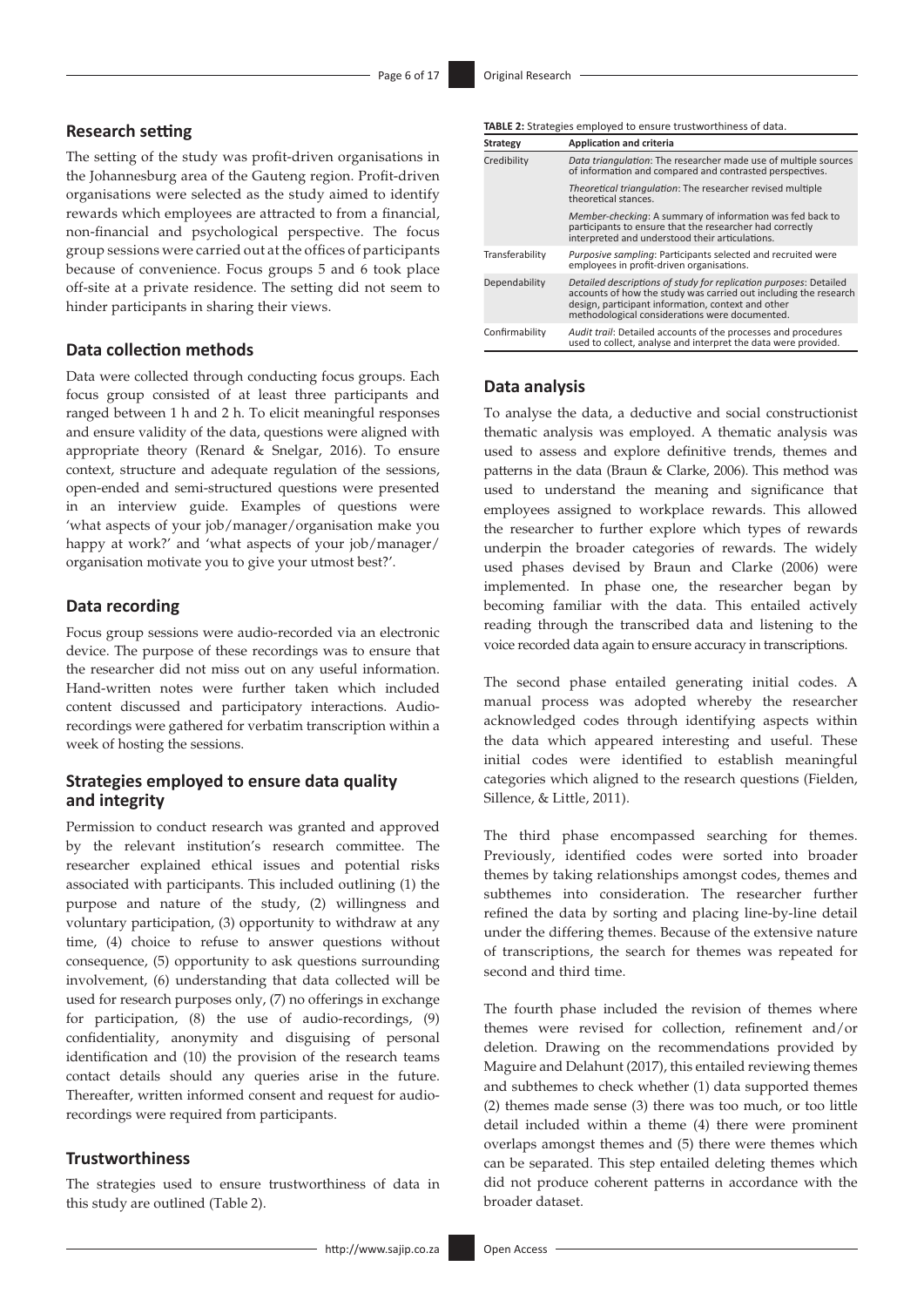In the final phase, themes were defined and termed. This involved identifying and articulating what each theme broadly meant whilst explicating similar features amongst subthemes. Thereafter, each theme was given a name. The thematic analysis process ended off with highlighting transcribed and coherent examples which exemplifies each theme.

### **Reporting style**

An objective approach was adopted in analysing and writing up the research results. Themes and subthemes based on the objective of each research question were developed and used to report the results of the study. This was substantiated by concepts identified in the literature. Verbatim accounts of participant views were provided and any identifying information was hidden by means of referring to focus group sessions (e.g. S1, S2…S6) and participants (e.g. Participant A, B, C).

### **Ethical considerations**

Ethical clearance was obtained from the research committee of University of Johannesburg, reference number: IPPM-2017-162 (D).

# **Results**

### **Composition of focus groups**

Demographic information pertaining to interviewees included in each session was depicted (Table 3).

## **Research results**

The themes and subthemes are presented (Table 4).

#### **Research question 1: Which factors influence how employees feel rewarded at work?**

'Different types of rewards' depict the multidimensional interpretation of the rewards construct. Participants described this theme through two subthemes: 'financial and non-financial rewards and intrinsic rewards'. With regard to 'financial and non-financial rewards', Participant A (S2) expressed:

'[… *T*]he reward does not always have to be in monetary value. So, it could be a promotion or just a general appreciation of your presence in the office. It does not have to be a physical reward. It could be an improvement in the relationship with your bosses. So, you can have, in that sense, different types of rewards….'

Participant C (S3) drew on concepts of objectivity and subjectivity to distinguish between the financial orientations of rewards:

'… Objective rewards would be those rewards which can be measured such as financial rewards … Subjective rewards can be viewed as recognition or praise.'

With regard to *intrinsic rewards*, participants generally agreed that rewards can be internally felt and experienced. During the sixth focus group session, Participant A (S6) provided an in-depth view:

| <b>Focus</b><br>group<br>session | Participant | Job title               | <b>Industry</b>                  |
|----------------------------------|-------------|-------------------------|----------------------------------|
| $\mathbf{1}$                     | A           | Receptionist            | Building and construction        |
|                                  | B           | Stores manager          | Building and construction        |
|                                  | C           | Supervisor              | <b>Building and construction</b> |
|                                  | D           | Quantity surveyor       | Building and construction        |
|                                  | E           | Supervisor              | Building and construction        |
| 2                                | A           | Usher messenger         | Legal                            |
|                                  | B           | Judges clerk            | Legal                            |
|                                  | C           | Administrative clerk    | Legal                            |
|                                  | D           | General assistant       | Legal                            |
|                                  | E           | Judges clerk            | Legal                            |
| 3                                | A           | Researcher              | Education                        |
|                                  | B           | Lecturer                | Education                        |
|                                  | C           | Lecturer                | Education                        |
| 4                                | A           | Motor mechanic          | Automotive                       |
|                                  | B           | Salesman                | Automotive                       |
|                                  | C           | General assistant       | Automotive                       |
| 5                                | A           | General manager         | <b>Building and Construction</b> |
|                                  | B           | <b>Business analyst</b> | <b>Real Estate</b>               |
|                                  | C           | Industrial designer     | Engineering                      |
|                                  | D           | Redeployment consultant | <b>Banking</b>                   |
|                                  | E           | Product manager         | Healthcare                       |
|                                  | F           | Teacher                 | Education                        |
|                                  | G           | General manager         | Governance                       |
| 6                                | Α           | Management accountant   | Building and construction        |
|                                  | B           | Art director            | Advertising and media            |
|                                  | С           | Medical representative  | Healthcare                       |
|                                  | D           | Marketing manager       | Healthcare                       |
| 7                                | A           | Painter                 | <b>Building and construction</b> |
|                                  | B           | Painter                 | Building and construction        |
|                                  | C           | Painter                 | Building and construction        |
|                                  | D           | Painter                 | Building and construction        |
|                                  | E           | Painter                 | <b>Building and construction</b> |
| 8                                | A           | Office assistant        | Education                        |
|                                  | B           | Administrative officer  | Education                        |
|                                  | C           | Administrator           | Education                        |
|                                  | D           | Finance manager         | Education                        |
| 9                                | A           | Registrar               | Legal                            |
|                                  | B           | Registrar               | Legal                            |
|                                  | C           | Food services assistant | Legal                            |
|                                  | D           | Usher messenger         | Legal                            |
|                                  | Ε           | Registrar               | Legal                            |
|                                  | F           | Judges secretary        | Legal                            |
|                                  | G           | Judges secretary        | Legal                            |
|                                  | Η           | Judges clerk            | Legal                            |
|                                  | I           | Registrar               | Legal                            |
|                                  | J           | Judges secretary        | Legal                            |
|                                  | К           | Registrar               | Legal                            |

'For me, feeling rewarded comes from a more personal stance. When you remove yourself from the managerial and appreciation side of things, you are kind of doing things for the personal self … You have to start with "I" personally. It is an internal feeling rather than completely relying on an external source.'

Participants further acknowledged that intrinsic rewards derive from work itself. Whilst interviewees mentioned that v job role and associated tasks felt rewarding to them, Participant D's (S7) account sums up this consensus:

'Work itself is a reward to me.'

**TABLE 3:** Focus group participant composition.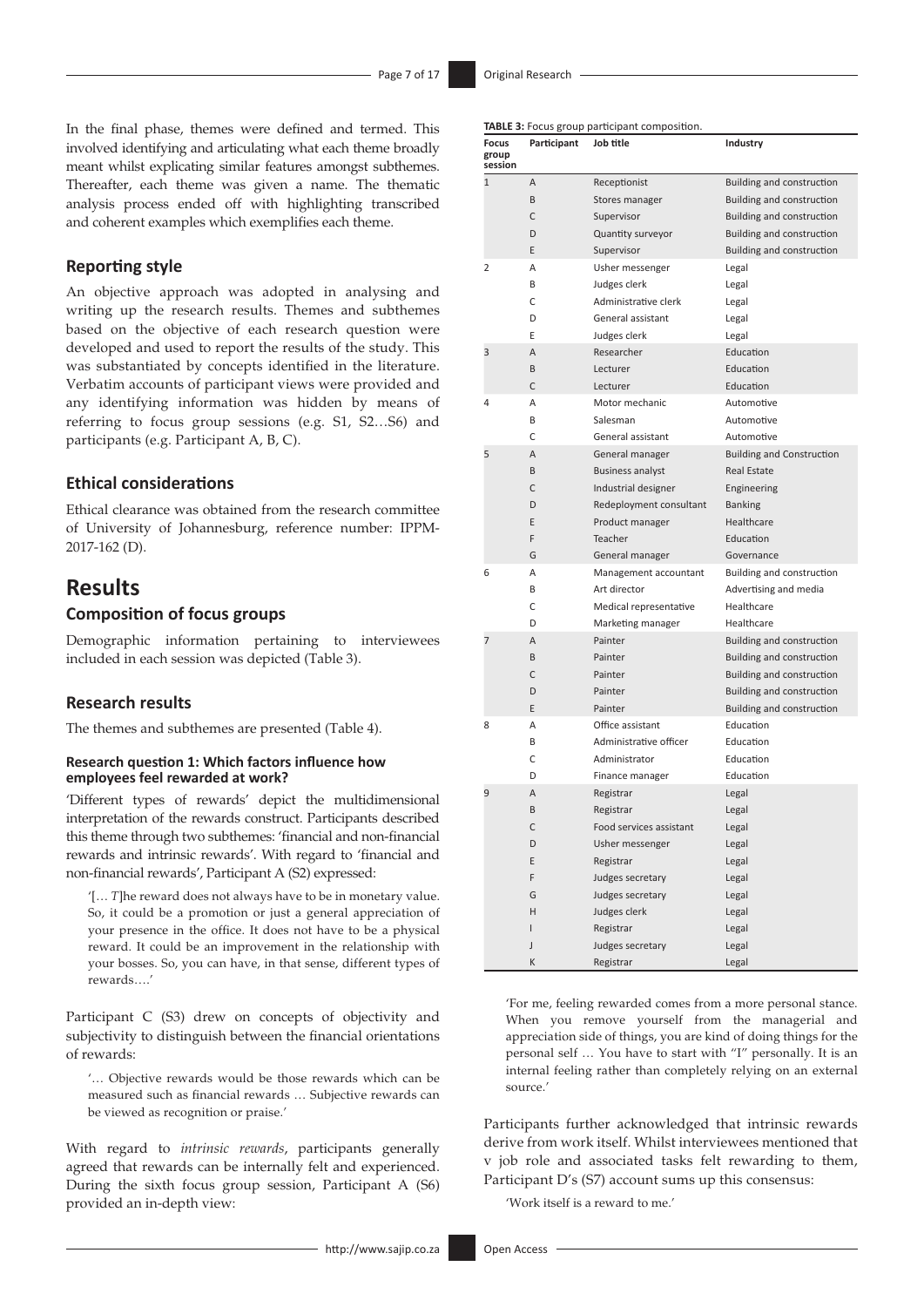**TABLE 4:** Themes and sub-themes.

| Research<br>question | <b>Theme</b>                   | Subtheme                                    |
|----------------------|--------------------------------|---------------------------------------------|
| $\mathbf{1}$         | Different types of rewards     | Financial and non-financial rewards         |
|                      |                                | Intrinsic rewards                           |
| $\overline{2}$       | The total remuneration package | Pay                                         |
|                      |                                | <b>Benefits</b>                             |
| 3                    | Good relationships             | Relationships with colleagues               |
|                      |                                | Relationships with superiors                |
|                      | Learning and development       | Practical working experience                |
|                      | opportunities                  | Opportunities for advancement<br>and growth |
|                      | Organisational culture         | Cultural fit                                |
|                      |                                | Felt inclusion                              |
|                      | Communication                  | Smooth liaisons                             |
|                      | Recognition                    | Informal recognition                        |
|                      |                                | Formal recognition                          |
|                      | Physical working environment   | Job resources                               |
|                      |                                | Working conditions                          |
|                      | Feedback                       | Performance feedback                        |
|                      | Work-life balance              | Work-home flexibility                       |
| 4                    | Autonomy                       | Freedom to execute work to<br>one's liking  |
|                      | Meaningful work                | Task significance                           |
|                      |                                | Task identity                               |
|                      | Felt competence                | Feeling capable to carry out work           |
|                      | Task enjoyment                 | Enjoyable work                              |
|                      |                                | Job passion                                 |
|                      | Challenging work               | Job challenge                               |

#### **Research question 2: Which rewards underlie extrinsic financial rewards?**

Underpinning the theme: *the total remuneration package*, two subthemes were formulated: *pay* and *benefits*. With regard to base pay, words such as *salary*, *wage* or *earnings* were used to describe this concept. Participants outlined the importance of base pay. Participant B (S4) commented:

'Tick the box about salary being one of the first things … pay allows you to survive.'

Sentiment was shared with Participant A (S4):

'We work for money. At the end of the day that's the main reason for working. We are not all in a field which would be the ideal or our first choice but, at the end of the month, we need to put a roof over our head and food on the table.'

Contingent pay was considered to encompass additional pay provided to employees for going above and beyond basic expectations. Participants mentioned that incentive bonuses should be offered when putting in extra time and effort into their work and resultantly, exceeding expectations. Participant G (S5):

'If money is what you want then you need to put in a little more effort and go the extra mile and put in the hard hours.'

A preference for contingent pay was further supported during session 8 by Participant A (S8) who highlighted:

'As much as I would like to get an extra day off per week, getting that extra R1000.00 bonus for my hard work would make a difference in my life ….'

'Types of medical benefits or pension funds are under scale in this company. We don't have those privileges. I mean, 13th cheques we do have but, not the others.'

#### **Research question 3: Which rewards underlie extrinsic non-financial rewards?**

The first theme encapsulates *good relationships*. Several participants stated that good relationships with colleagues and superiors carry significance. With regard to the first subtheme, *good relationships with colleagues*, Participant C (S6) stipulated:

'The only thing that really kept me going in my previous job was the people … It was the people that made it for me. You got up early in the morning and were excited to talk some nonsense with your work mates. It made it more tolerable.'

Participant B (S3) elucidated that relationships kept her happy by knowing that there were people she could talk to when coming to work whilst Participant A (S5) gave a concrete example:

'[…*B*]y the end of the year, there are a lot of tears and drama but, the rest of the time we are a close team and if you are struggling with something then there is always someone to talk to. Supportive colleagues are important.'

With regard to the second subtheme, *good relationships with superiors*, participants alluded to feeling rewarded by having smooth interactions with their superiors. Participant C (S2), for example, specified:

'The person you report into. So, the relationship with your supervisor or line manager. That relationship is important towards contributing towards your happiness in the environment….'

#### Participant A (S6) agreed:

'Basically, the support from and relationships with your managers and leaders ….'

*Learning and development opportunities* were formulated as the second theme. The first subtheme, *practical working experience*, was described by interviewees as the acquisition of practical exposure to one's specific occupation. Participant E (S2) specified:

'For me, finishing my Bachelors of Law (LLB) and seeing it in practice. I feel that it is a reward to finally be in the field that I have always wanted to be in. So, I feel rewarded by seeing my degree in action and seeing that work experience ….'

Another example is provided from Participant E (S9):

'Experience and exposure. I have been in a different organisation but haven't been exposed to much until being here. You actually get down and dirty … Usually in practice we cut corners but here you know all the procedures. So, it definitely has to do with experience more than anything.'

The second subtheme encapsulated *opportunities for advancement and growth*. Several participants felt rewarded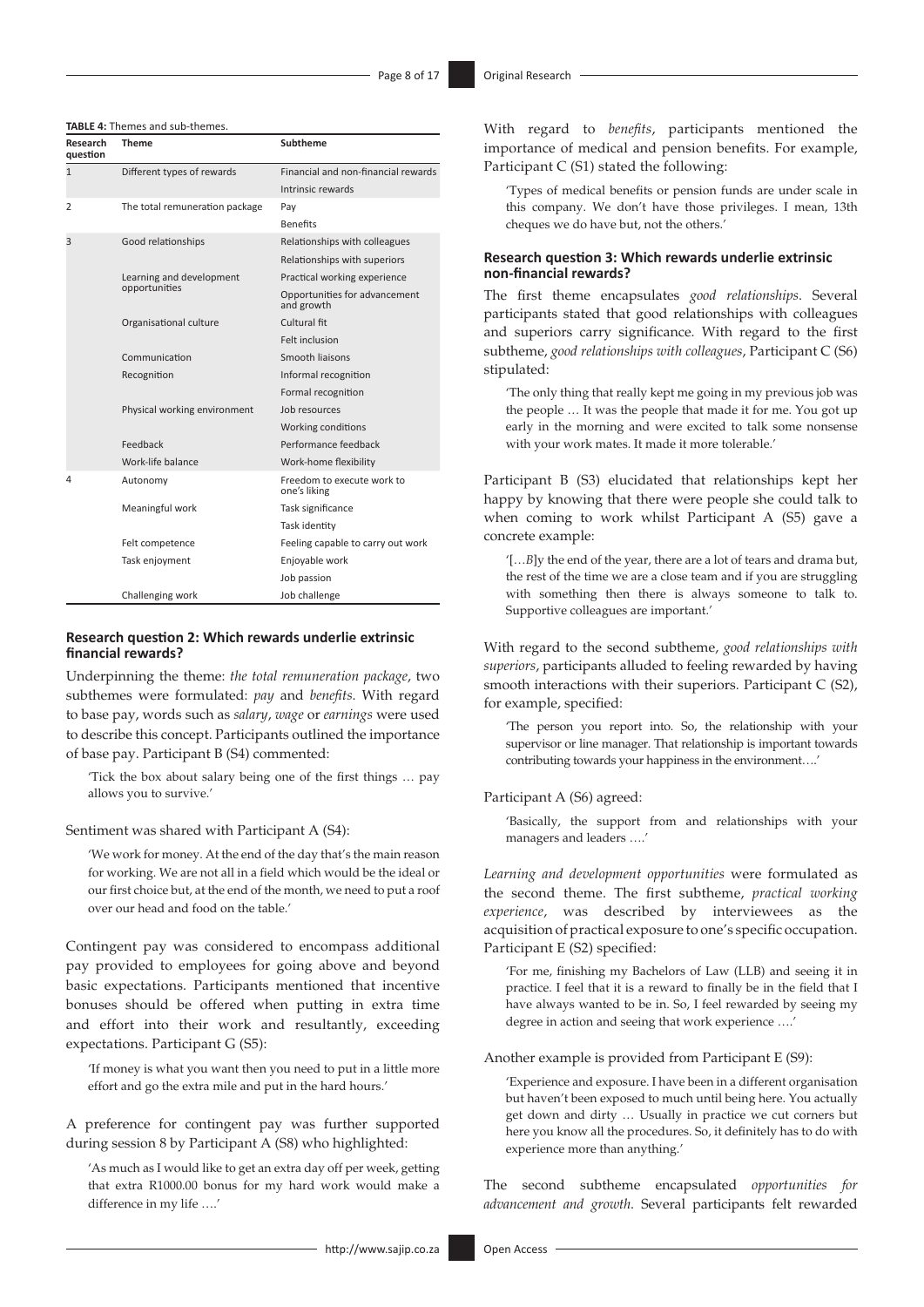when they were offered opportunities for promotion and advancement. Participant A (S5) mentioned that she felt satisfied by growing. Participant D (S2) also alluded to growth:

'It would be growth because Judges can make a difference where they are. So, I find that you don't have a lot of Judges because you can start at lower ranks and learn so that you can also progress… As a Clerk, you interact with all the tears of the courts including Advocates, Attorneys and Judges … It pushes you because you can become an Advocate or Attorney, and from there, a Judge. So, the growth aspect of it is a motivating factor. With progression and advancement and promotion comes the remuneration ….'

Participant C (S9) stated:

'Work must be a place of growth because you can't be in a place where you are not growing. The company must give you those opportunities and tools to grow.'

The word *promotion* was mentioned on numerous occasions to illustrate that advancement opportunities were rewarding. Participant B (S9) elaborated:

'The biggest reward for me would be to be promoted into a higher position.'

*Organisational culture* was formulated as the third theme. Two subthemes emerged: *cultural fit* and *felt inclusion*. A shared sentiment amongst participants was that fitting into and being able to resonate with the culture of the organisation felt rewarding. For example, Participant A (S5) expressed that his attraction to and satisfaction with a company rest largely on the *cultural fit*:

'If you fit into that culture and those are the kinds of things you want in life, then obviously you will turn to that culture … I truly feel that it is about whether my character fits part of the company or not.'

Participant F (S5) supported this stance:

'When the culture is healthy and things are done based on trust, then those are the kinds of people you will attract and that's the kind of company you will have whereas if you want to chase money, chase the next best thing, chase profitability and you put your structures in place to attract those kinds of people then that's the kind of people you are going to get.'

With regard to the latter subtheme, *felt inclusion*, participants felt that a rewarding job encapsulates feeling part of the organisation. Participant C (S5) provided a thorough elaboration:

'We are a family business and the people that work with us don't want to just worry about money. I think their biggest need, from what I have seen, is that they just want to be part of it. As long as they feel that they are part of the family business and that we include them in it then they are pretty happy.'

The fourth theme, *communication*, was underpinned by the subtheme *smooth liaisons*. Participant E (S1) explicated that

<http://www.sajip.co.za> Open Access

his supervisory duties entail a mediating component where clear liaisons are essential:

'As a supervisor, you are the mediator between your company, client, and the workers. The client and workers rely on you to give the office a message. The office relies on you to give information on site. So, if things go smoothly, your work comes easy and you don't get too many headaches.'

Participant C (S1) contributed to this stance through explicating that communication is essential in her job to ensure that business runs smoothly and successfully:

'Communication. If I get emails, tenders or requests, I have to communicate this with the supervisors and ensure that they have their daily job duties. This is the message from the client that I need to put out there. I have to communicate this with the workers.'

The fifth theme developed was *recognition*. Both *informal recognition* and *formal recognition* were devised as subthemes. In accordance with *informal recognition*, participants agreed that being recognised informally by others contributed towards feeling rewarded. An example of this stance was provided for by Participant F (S3):

'With praise, with words of thanks, through conversation. Sometimes someone will come to you and say, "well done" or "thanks for this." That is a reward for whatever I have done.'

A similar point of view was shared by Participant I (S9) from session 9:

'Sometimes a simple thank you that you have done a good job. Those words are just so important.'

The second subtheme, *formal recognition*, depicts the planned efforts by organisational members to recognise employee efforts through official acknowledgements. Participants from session 1 felt rewarded from the attainment of a service reward, that is, receiving something to show for one's experience and work efforts. A direct elaboration of this was provided for by Participant D (S1):

'Some people have been here for more than 10 years. If they go to another company, there is no certificate, there is no proof of experience. Just to confirm, we need something to show that we have been here for so long. Like studying, you get a certificate. Something like a medallion would be nice.'

Participant E (S1) agreed with this stance:

'… I would want a certificate to take home and hang in my house so that my kids can see that daddy goes to work so early and is working hard.'

The sixth theme encompassed the *physical working environment*. Two subthemes emerged namely, *job resources*  and *working conditions. Job resources* were mentioned by participants as the provision of utilities to assist employees in carrying out their job tasks efficiently. Participants noted that through the acquisition of adequate resources, their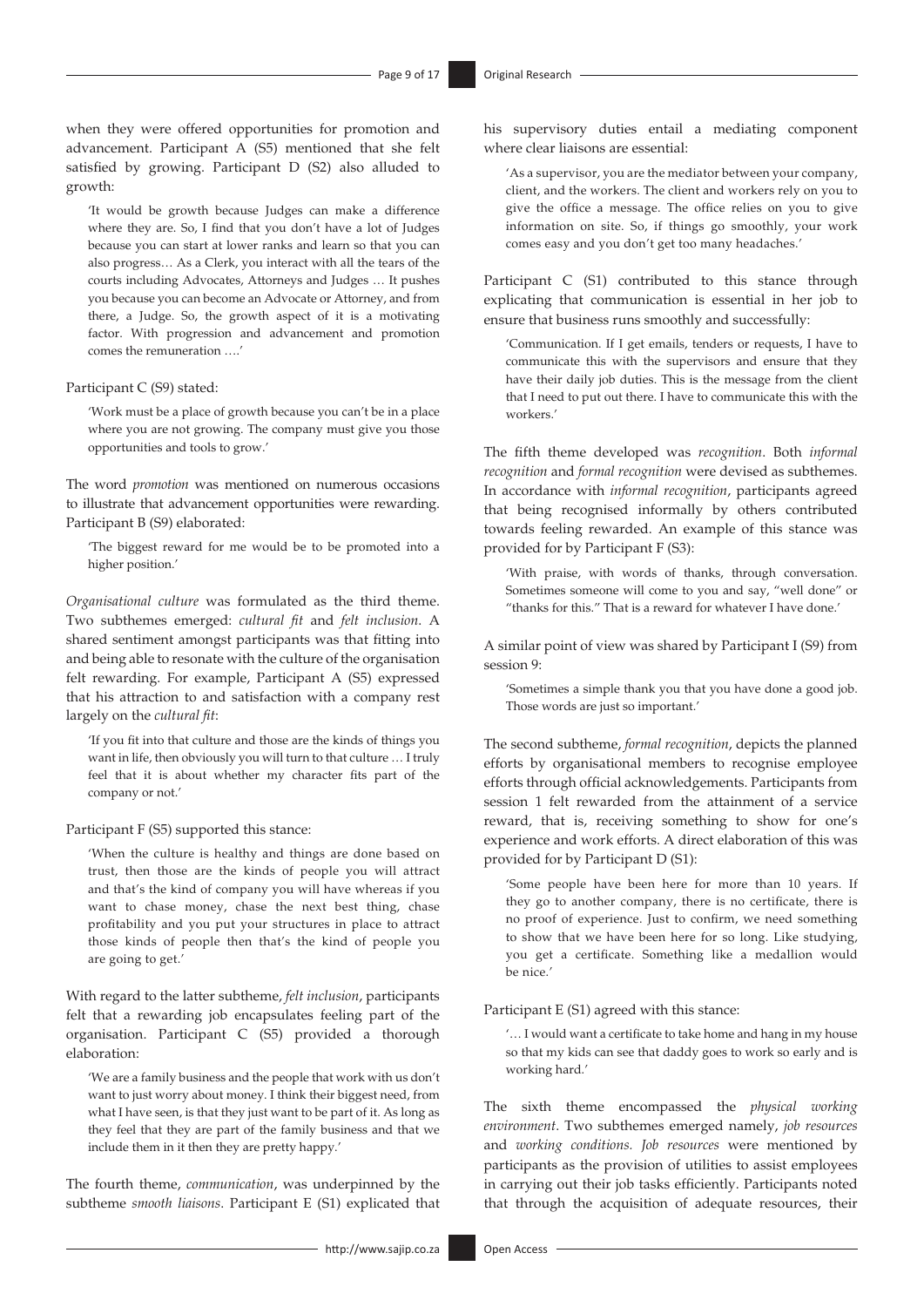jobs were more satisfying. For example, Participant A (S3) specified:

'[…*A*]lso just resources. They are important to make my job more enjoyable. Things like computers and the internet. Things which allow me to complete my job. So, working in the education sector, you have your internet and prescribed readings. So, just adequate resources.'

Referral to job resources was also mentioned by construction industry employees. For example, during session 1, Participant A (S1) alluded to the importance of having a phone:

'I think our allowances are very low like phones. We talk to guys on site and the office often and we need to get this improved.'

*Working conditions* were characterised by participants as having an organised and comfortable place of work. An organised environment was seen to include workspaces with a degree of order. Participant J (S3) stated:

'I like working in a neat and looked after environment. I like a nice working environment where I know that the organisation cares for my working space.'

Participant C (S5) further endorsed the importance of good working conditions:

'… The guys in the warehouse just want a decent working conditions … They say, "as long as you treat me humanly, pay me decently and give me good working conditions then that's all that I want because it is just a job."'

*Feedback* was developed as the seventh theme. *Performance feedback* underpinned this theme. Participant C (S6) articulated that a lack of feedback is unsatisfying:

'Without feedback, you can't better yourself, which gets really frustrating.'

#### Participant E (S2) went as far as saying:

'If nobody gave me compliments or feedback, I would not be motivated ….'

The final theme encapsulated *work-life balance*. Participants endorsed that a rewarding job experience entails having the freedom to allocate time to both work duties and personal responsibilities. Therefore, *work-home flexibility*  was developed as a subtheme. An example of this is taken from Participant C (S6):

'I like that about my job as well. I can get time off if I need to do something and make it up the next day. So, flexibility.'

A more in-depth account of this was mentioned by Participant C (S8):

'I want the flexibility to spend time with my family, myself and friends and do other things such as earn an extra income. So it's also important to have a life outside of work ….'

#### **Research question 4: Which rewards underlie intrinsicpsychological rewards?**

*Autonomy* captured participant views that a rewarding job allows one to feel responsible for work outcomes.

The following subtheme was developed: *freedom to execute work to one's liking*. Participant A (S5) provided an account of this:

'… Mine is freedom. I can manage my time as I want to. I can manage the people, operations, marketing and all that with total autonomy.'

A similar view was adopted by Participant B (S6):

'For me, its freedom because my boss lets me do whatever I want. In a good way. I have my own path so long as I get the result. It doesn't matter how I do it.'

The word *responsibility* was mentioned on numerous occasions. For example, Participant G (S9) stated:

'I think being given responsibility because it shows what you previously did was right.'

*Meaningful work* emerged as a second theme. Participants discussed how they felt rewarded through their experiences of making a positive impact on the lives of others as well as completing work tasks from beginning to end. *Task significance* and *task identity* were accordingly developed as subthemes. Participant C (S5) provided a supporting account of task significance:

'To make a difference in a person's life or adding value to them in some sense. That for me, would be the number one fulfilling or satisfying thing about my job. That is what I love so much about my job and that is why I actually stayed where I am, even though I am not being paid as much as I would like to be.'

Participant C (S5) responded with the following stance:

'I find my satisfaction is through working with kids … It is just so rewarding when the child is struggling with something specific and you just work on it with them and then, all of a sudden, they improve and it is just so nice to see… Sometimes you get kids who are shy or lack self-confidence and then you just really work with them on it and they improve, which is really great to see.'

In line with *task identity*, Participant B (S5) mentioned the following:

'[…*W*]hen you start something and are part of the follow through and the closing of the loop … So, the inception of it, the whole due diligence of the project, everything, all the paperwork, getting finances in place and what not. When I wasn't part of the follow through … I was so depressed because I never got to see the product of the whole thing complete and being part of it.'

A more in-depth description of this was provided for from Participant D (S5):

'For me, when I am working on a particular design and struggling a lot and then I crack the solution and the product is perfect and from a manufacturing point of view I am happy with the product and it works. That for me is awesome.'

*Felt competence* emerged as a third theme. Therefore, *feeling capable to carry out* work was devised as a subtheme. Participants described this theme as feelings of effectiveness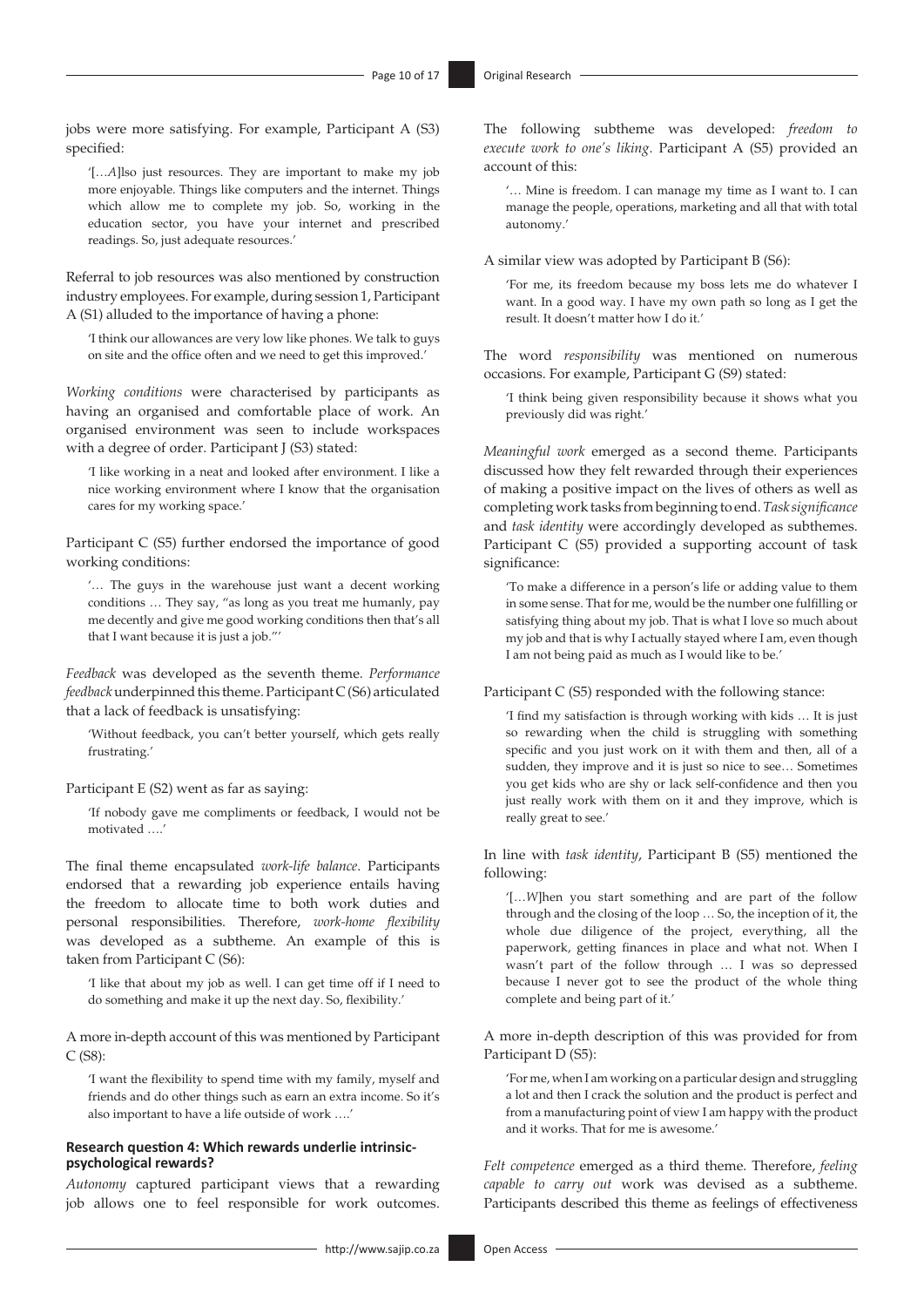when performing and carrying out prescribed work. An elaboration of this is taken from Participant B (S2):

'[… *Y*]ou have to be able to do the work and you have to feel strongly about what you are doing….'

Participant C (S4) supported this stance through elaborating:

'I know my job and put my skills into practice. I am good at what I do.'

Numerous respondents emphasised that a rewarding job encapsulates work which they enjoy. Therefore, *enjoyable work* and *job passion* were developed as subthemes. With regard to *enjoyable work*, Participant C (S2) elucidated:

'… You might get a reward from the job because you might like it and it interests you.'

Participants further used phrases such as *I enjoy my job* when referring to what they find most rewarding about their jobs.

Having a passion towards one's work was regarded as liking activities which one performs on the job. The word *passion* was mentioned by several participants as being significant. Participant B (S2) emphasised:

'If you are passionate about what you do and like what you do, that will evolve into the other relationships. So first, your passion for the work.'

Upon being asked about those motivational aspects, Participant A (S2) mentioned:

'I think it's about passion. If you have passion about something, it might not be paying so much but you love to do that thing. It is about what fulfils you.'

The final theme encapsulates *challenging work* and depicts participants' view that a rewarding job entails the opportunity to invest a higher level of persistence and effort in their work. *A job challenge* was formulated as a subtheme. Participant E (S3) mentioned:

'[… *W*]hat would motivate me is when people set challenging goals or when my supervisor sets challenging goals or when I set a challenging goal for myself.'

Participant C (S3) further noted:

'Something that is very personal and intrinsic is that I feel rewarded when I challenge myself, irrespective of whether it is assigned to me or not.'

# **Discussion Outline of the results**

The purpose this study was to explore how South African employees feel rewarded at work and to develop a model depicting how rewards can be categorised. In accordance with research question 1, De Gieter et al. (2006) identified three main reward categories consisting of financial, non-financial and psychological rewards, aligning directly with the findings of this study. This confirms that the rewards concept is a multidimensional construct.

Despite conflicting views as to which category is most essential (Arnolds & Venter, 2007; Erbaşı & Arat, 2012), employees can be rewarded directly and/or indirectly through the provision of financial and non-financial rewards (Victor & Hoole, 2017; Yousaf et al., 2014) as well as intrinsically through the design of their tasks (Meyer & Kirsten, 2012; Renard & Snelgar, 2016; Thomas, 2009).

With regard to research question 2, participants frequently alluded to feeling rewarded by pay and benefits. Taken together, total remuneration has been identified in prior literature as a subcategory of a rewards strategy (Armstrong, 2010, 2014; Armstrong & Brown, 2006; WorldatWork, 2007) and is essentially, the first step in rewarding employee behaviour (Jiang, Xiao, Qi, & Xiao, 2009). Pay and other forms of remuneration not only serve as workplace motivators (Maslow, 1943; McGuinness, 2009) but can be used to satisfy lower order or existence needs (Alderfer, 1972; Maslow, 1943). Lower order needs are pertinent for survival, thus explaining why employees are almost always attracted to these basic types of rewards first (e.g. Alderfer, 1972; Herzberg et al., 1959; Maslow, 1943). In addition, pay particularly stood out as the most important element of total remuneration amongst participants. Concurring with other studies, pay is the main reason for working (Kathombe et al., 2018) and is a strong motivating factor in the workplace (Kulchmanov & Kaliannan, 2014; Rynes et al., 2004).

In support of the findings for research question 3, literature has argued that social rewards (such as interpersonal relationships with co-workers and supervisors) are extrinsic in nature (Katz & Van Maanen, 1977; Mottaz, 1985). Sound, constructive and positive interpersonal relationships are deemed to improve worker motivation and satisfaction (Baloyi, Van Waveren, & Chan, 2014; Basford & Offermann, 2012; Perry & Porter, 1982). Social exchange theory particularly supports that when employees have good relations with their supervisors, they are more likely to feel appreciated and in turn, exert more effort (Eisenberger, Huntington, Hutchison, & Sowa, 1986). Such relations also enable the employee to feel part of the organisation (Ariani, 2015).

As supported by Armstrong and Stephens (2005), L&D opportunities underlie a relational and non-financial rewards dimension. The provision of L&D opportunities is a significant motivator (e.g. Herzberg et al., 1959; McGuinness, 2009; Porter & Lawler, 1968; Ryan & Deci, 2000) and source of job satisfaction (Herzberg et al., 1959; Porter & Lawler, 1968; Singh & Jain, 2013; Spector, 1997). This finding implies that employees who are provided with practical work experience and developmental opportunities have a greater chance to improve their knowledge base, competencies and skillset, thus, allowing them to progress into higher job roles and essentially, grow within the organisation.

Participants highlighted the importance of organisational culture. Aligning with prior research, Armstrong (2014) explicated that organisational culture forms part of a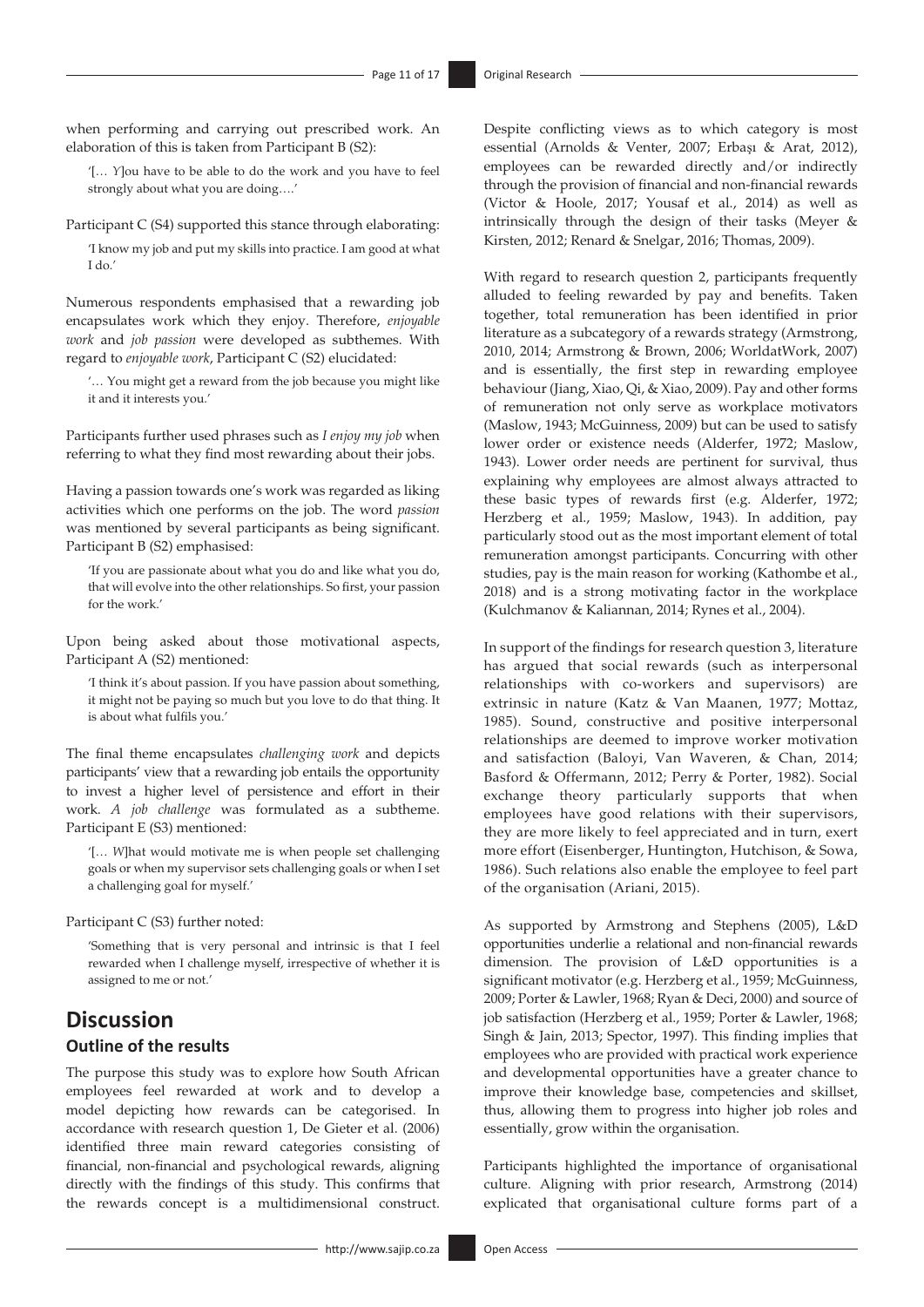relational and non-financial rewards dimension. Respective findings by Yusof, Munap, Badrillah, Ab Hamid and Khir (2017) as well as Belias and Koustelios (2014) indicated that organisational culture may influence employee motivation and job satisfaction. A plausible explanation for this may be that employees want to feel part of a culture where organisations endorse a high degree of teamwork, trust, encouragement or generally, a focus on people (Rasool, Kiyani, Aslam, Akram, & Rajput, 2012). By feeling supported or 'part of the family', employees may have a more positive attitude towards their company and work. Once employees adopt a positive attitude, they become more enthused to agree with decisions from managers, expect encouraging results and be more successful and motivated in their tasks (Yousaf et al., 2014).

With regard to communication, participants emphasised the significance of smooth liaisons. Communication as a reward is recognised in prior literature (Armstrong, 2014) and is fundamental in motivating and satisfying employees (Kinicki & Kreitner, 2006). It has previously been found that open and regular communication from managers greatly improves employee morale (Sirota, Mischkind, & Meltzer, 2006). Effective communication helps organisational members coordinate activities, achieve goals and make decisions (Mutuku & Mathooko, 2014). According to Mutuku and Mathooko (2014), communication further allows for the distribution of information needed by employees to successfully perform tasks and strengthen relations as well as provide them with direction.

Recognition has been acknowledged as rewarding to employees (Alderfer, 1972; Armstrong, 2014; Herzberg, 1966; Lai, 2011; Maslow, 1943; McGuinness, 2009; Porter & Lawler, 1968; Ryan & Deci, 2000). Recognition creates awareness amongst employees that their work efforts are valued and appreciated (Nyakundi, Karanja, Charles, & Bisobori, 2012). According to Herzberg (1966), recognition helps to build strong levels of motivation amongst employees. A plausible explanation of this is that employees feel valued when managers provide them with appreciation of their work efforts (Hart, 2011). Formally, this can include an organised effort to reward employees for years of service (Amoatemaa & Kyeremeh, 2016) or informally, through words of thanks (Silverman, 2004).

A sentiment shared amongst participants was that the working environment is considered as rewarding. When job resources and working conditions are adequate, job satisfaction can be enhanced (Yeh, 2014). Participants, particularly, alluded to the importance of an organised working space. Research has supported that the look and feel of office layout and the design of one's workspace are key factors in job satisfaction (El-Zeiny, 2012; Shareef, Husien, & Omer, 2018).

Participants noted the significance of performance feedback as a reward. As per Hackman and Oldham's (1976) job characteristics theory, feedback is identified as an antecedent of both employee motivation and satisfaction. Knowledge of outcomes is derived from receiving job feedback. When employees are aware of how effective they are or progressing in their jobs, they will have more knowledge pertaining to how their performance impacts outcomes and in turn, what they need to do (and if so) to boost productivity. Performance feedback has been supported by the work of Baskar and Prakash Rajkumar (2015) as a reward to motivate employee behaviour. In line with this, Marthouret and Sigvardsson (2016) found that positive performance feedback serves as a reward which allows employees to feel good about themselves and their work performance.

The final extrinsic non-financial reward that participates felt rewarding was a *work-life balance* (developed as the subtheme *work-home flexibility*). Research suggests that the adequate balance of time spent at work and in one's personal life is significantly rewarding (Armstrong, 2014; WorldatWork, 2010). Solanki (2013) found that work-home flexibility leads to greater levels of job satisfaction and motivation. This provides employees with the freedom and discretion in deciding when, where and how to work (Atkinson & Hall, 2011). It allows employees to maintain their work-life balance (Prowse & Prowse, 2015) and contributes towards employee happiness (Kiran & Khurram, 2018).

In accordance with research question 4, the first intrinsicpsychological work-related aspect which participants found rewarding was *autonomy*. This type of reward is supported in Hackman and Oldham's (1976) job characteristics model. When autonomy is present, the critical psychological state, responsibility, will arise and in turn, boost motivation and job satisfaction. When employees are entrusted with autonomy, they experience a state of felt responsibility. To elicit this state, employees will feel that their job delivers substantial freedom, the opportunity to feel independent and have the choice in scheduling when to carry out work as well as the procedures to do so. In further support of these findings, a sense of responsibility has been found to be significantly rewarding (e.g. Alderfer, 1972; Dugguh & Ayaga, 2014; Hackman & Oldham, 1976; Herzberg et al., 1959; Mahaney & Lederer, 2006; Maslow, 1943; McClelland & Winter, 1969; Mottaz, 1985; Opperman, 2016; Porter & Lawler, 1968; Ryan & Deci, 2000; Syptak, Marsland, & Ulmer, 1999).

*Meaningful work* has been extensively researched and concluded to be rewarding to employees in the workplace (e.g. Jacobs et al., 2014; McGuinness, 2009; Obicci, 2015; Opperman, 2016; Park, Park, & Peterson, 2010; Renard & Snelgar, 2016; Smith et al., 2015; Thomas, 2009). In this study, participants provided accounts of how *task significance* and *task identity* served as being internally rewarding. Concurring with Hackman and Oldham's (1976) job characteristics model, meaningful work is experienced when task significance and task identity are felt by employees. When workers experience their work to be meaningful, motivation and satisfaction can be enhanced.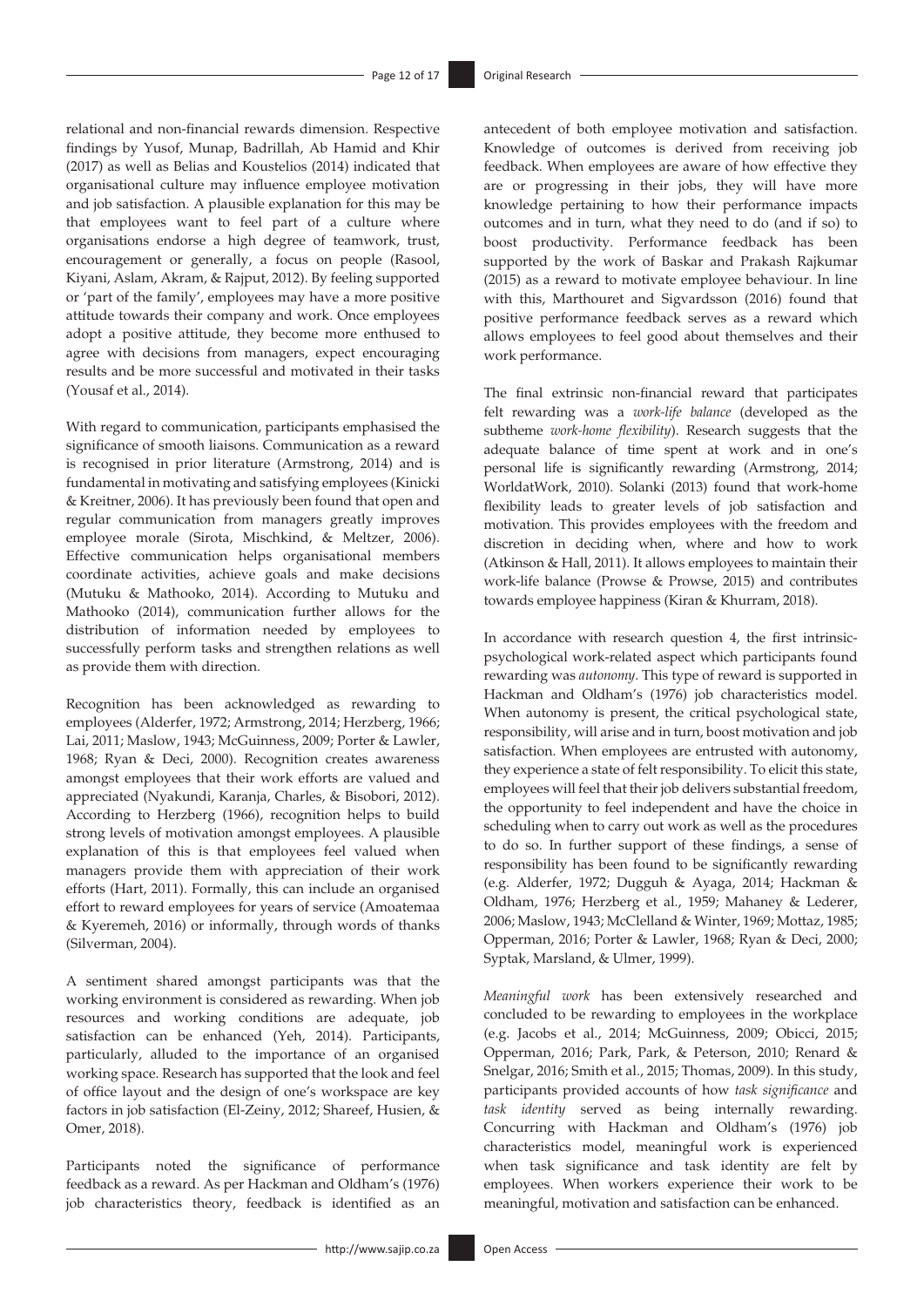*Felt competence* by *feeling capable in carrying out work* was recognised as a reward. Feeling competent in performing work has been identified as an intrinsic motivator and reward (e.g. Deci & Ryan, 1985; Renard & Snelgar, 2016; Thomas, 2009; Vallerand & Reid, 1984). When individuals are able to effectively carry out work, they feel more able to successfully complete their tasks. Basic psychological need satisfaction in SDT (Ryan & Deci, 2000) further supports this view. Satisfying the need for competence is a psychological and cognitive mechanism for enhancing one's motivation as well as satisfaction within a particular environment. According to Ryan and Deci (2000), not only does motivation drive certain behaviours but allows individuals to acquire a sense of fulfilment, which is associated with an internally rewarding experience (Painter, 2011).

*Task enjoyment* (e.g. Jacobs et al., 2014; Renard & Snelgar, 2016; Westover & Taylor, 2010) and *challenging work* (e.g. Jacobs et al., 2014; Hafiza et al., 2011; Opperman, 2016; Renard & Snelgar, 2016; Ryan & Deci, 2000; Sarwar & Abugre, 2013), as reward concepts, have been extensively supported in literature. These themes are supported by SDT (Ryan & Deci, 2000) which holds that intrinsically motivated individuals will engage in a task because it is internally satisfying. According to Ryan and Deci (2000), intrinsic motivation is driven by tasks which are fun, interesting or challenging. What is more, whilst the enjoyment of work fuels a passionate involvement with tasks (Buelens & Poelmans, 2004), individuals who seek challenging work are more inclined to be self-determined (Deci, 1971). Furthermore, challenging work is supported in the two-factor theory, which serves as a motivator. When persons feel challenged in their work, they feel more motivated and report higher levels of satisfaction (Herzberg, 1966). Dartey-Baah and Amoako (2011) found that employees were motivated by and more attracted to jobs which were more challenging.

Given all of the above, it is evident that employees seek a variety of rewards. Whilst extrinsic rewards can be controlled by members of an organisation, intrinsicpsychological rewards are derived directly from one's work. Based on the aforementioned, a rewards model which outlines a holistic approach to rewarding employee behaviour was suggested (Figure 1).

#### **Practical implications**

The results of this study reveal a few practical implications for behavioural practitioners in future practice. A holistic philosophy to rewarding employees is imperative to boost work motivation and job satisfaction. Organisations should reward employees using different types of rewards. When drawing on extrinsic financial rewards, managers should note that base pay is considered a key workplace reward. This means that companies need to ensure that employees regularly get paid for the work that they do. Managers should consider offering other financial rewards such as bonuses and benefits to their employees. When implementing non-financial rewards, there are two imperative façades that



L&D, learning and development.

**FIGURE 1:** A clean editable figure was provided in the word document for processing, please check and provide for neat display and clarity in reading as per style guide.

managers need to consider: extrinsic non-financial rewards and intrinsic-psychological rewards. In accordance with the extrinsic non-financial rewards, managers should support, promote and encourage good relationships between employees and their supervisors as well as with their colleagues. The provision of L&D opportunities, performance feedback and work-life balance should further be nurtured and endorsed. Organisations should ensure that they regularly communicate their core values to employees whilst maintaining transparency to sustain a good organisational culture. Managers should furthermore ensure that employees are able to freely interact with people and information in the workplace. When communication channels are well established within an organisation, interactions and the transfer of information will be uninterrupted and encompass a smooth process. Another way in which managers can ensure that employees feel rewarded is by ensuring that the physical working environment is equipped with adequate resources and good working conditions. It is further evident that managers should acknowledge the efforts of employees informally through conversation (i.e. 'well done') or formally through various types of awards.

With regard to intrinsic-psychological rewards, it was found that employees feel rewarded by the way in which their work tasks are designed. Managers should put their trust in employees to exert autonomy and allow them to execute work tasks according to their liking. To aid in heightening task significance, managers should ensure that employees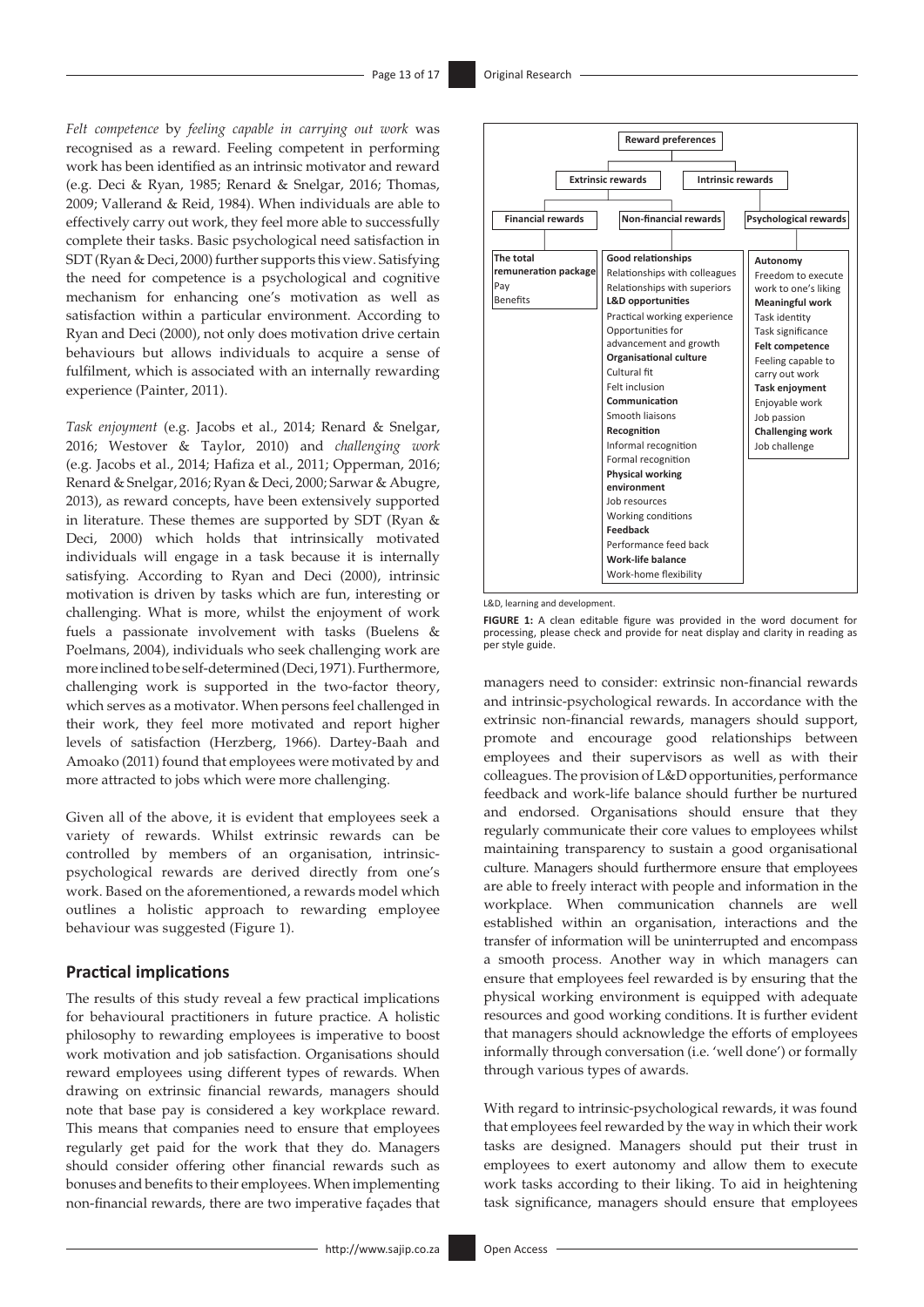frequently interact with their co-workers, supervisors and those outside the organisation (such as clients and customers) to gain feedback as to how their work impacts others within and outside the organisation (Grant, 2008). To increase one's task identity, managers should broaden and enlarge jobs so that employees are able to see the whole product or identifiable outcome of their work (Lunenburg, 2011). When task significance and identity are heightened, employees should experience their work to be more meaningful.

Another way in which managers could aid the ability of employees to experience their work as intrinsically rewarding is by aiding their felt competence. To boost confidence in their abilities, managers should further support employees' need for autonomy (Baard, Deci, & Ryan, 2004). This should involve actively entrusting them with freedom and choice as well as allowing them to take initiative in their work (Deci, Eghrari, Patrick, & Leone, 1994). In line with making jobs more enjoyable, challenging or interesting, it has been suggested to raise manager expectations and, in this way, stretch an employee (Berlew & Hall, 1966). This means that managers could focus on increasing their expectations of work by encouraging employees to 'go the extra mile' or by being more creative or innovative (Kanter, 1988).

### **Research limitations and recommendations**

It was not possible to capture the entirety of participants views pertaining to rewards which they desire. This may be attributed to the data collection phase where focus group sessions were restricted to a maximum of 2 h. Thus, probing and exploring additional insights proved challenging. Future researchers should carry out a similar study to confirm the results of this study in addition to identifying additional rewards which underlie the different rewards categories as acknowledged in this study. It is further recommended that a larger sample size be acquired in addition to recruiting participants from other industries and sectors. This study has revealed how employees feel rewarded in the workplace and suggested a new rewards model. Future qualitative studies along this path should identify how perceptions across the different generational cohorts differ. In addition, it is recommended that future qualitative studies explore the relationship between such reward preferences and other behavioural variables such as long-term work satisfaction, commitment and job performance.

# **Conclusion**

This study highlighted that the concept of reward preferences is a comprehensive topic within the behavioural sciences field. It is indisputable that different types of rewards play an integral role in motivating and satisfying employees. The offering of specific rewards provides crucial reasons as to why employees enter into and remain within the employment relationship. However, the problem with pre-existing reward preference theory is that it is unknown if traditional strategies and practices are still applicable to the modern-day workforce. Given this, it was important to

determine what employees ultimately want from their work for organisations to offer rewards which are highly valued. This study supported previous literature findings and clarified that a holistic philosophy to rewarding employees is imperative to boost employee motivation and job satisfaction.

# **Acknowledgements**

The study was conducted by J.V. as part of her PhD in Industrial Psychology at the University of Johannesburg in 2020.

#### **Competing interests**

The authors declare that they have no financial or personal relationships that may have inappropriately influenced them in writing this article.

#### **Authors' contributions**

C.H. was J.V.'s supervisor and edited the work for publication. Both authors contributed significantly to the conceptualisation and review of the study.

#### **Funding information**

This research received no specific grant from any funding agency in the public, commercial or not-for-profit sectors.

#### **Data availability**

The data that support the findings of this study are available from the corresponding author, C.H., upon reasonable request.

#### **Disclaimer**

The views and opinions expressed in the article are those of the authors and do not represent the views of any affiliated institution.

# **References**

- Ajmal, A., Bashir, M., Abrar, M., Khan, M.M., & Saqib, S. (2015). The effects of intrinsic and extrinsic rewards on employee attitudes: Mediating role of perceived organizational support. *Journal of Service Science and Management, 8*(4), 461. <https://doi.org/10.4236/jssm.2015.84047>
- Akafo, V., & Boateng, P.A. (2015). Impact of reward and recognition on job satisfaction and motivation. *European Journal of Business and Management, 7*(24), 112–124.
- Alderfer, C. (1972). *Existence, relatedness, & growth*. Free Press, New York: Free Press.
- Alhmoud, A., & Rjoub, H. (2019). Total rewards and employee retention in a Middle Eastern context. *SAGE Open, 9*(2), 1–13. [https://doi.org/10.117](https://doi.org/10.117​7%2F2158244019840118) 7%[2F2158244019840118](https://doi.org/10.117​7%2F2158244019840118)
- Amabile, T.M. (1993). Motivational synergy: Toward new conceptualizations of intrinsic and extrinsic motivation in the workplace. *Human Resource Management Review, 3*(3), 185–201. [https://doi.org/10.1016/1053-4822\(93\)90012-S](https://doi.org/10.1016/1053-4822(93)90012-S)
- Amoatemaa, A.S., & Kyeremeh, D.D. (2016). Making employee recognition a tool for achieving improved performance: Implication for Ghanaian Universities. *Journal of Education and Practice, 7*(34), 46–52.
- Ariani, D.W. (2015). Relationship with supervisor and co-workers, psychological condition and employee engagement in the workplace. *Journal of Business and Management, 4*(3), 34–47. <https://doi.org/10.12735/jbm.v4i3p34>
- Armstrong, M. (2010). *Armstrong's handbook of reward management practice: Improving performance through reward*. London, PA: Kogan Page Publishers.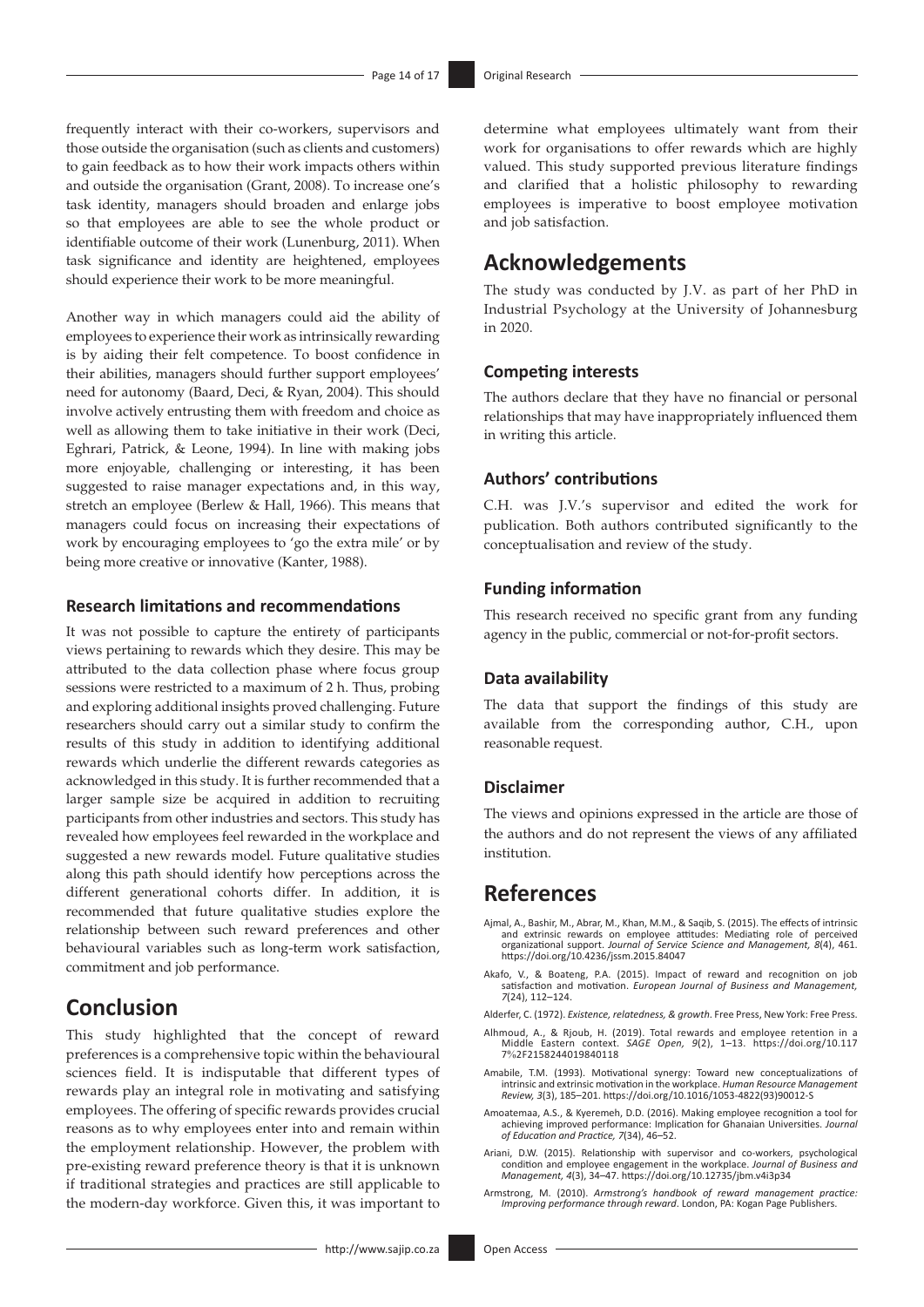Armstrong, M. (2014). *Armstrong's handbook of performance management*. London, PA: Kogan Page.

- Armstrong, M., & Brown, D. (2006). *Strategic reward: Making it happen*. London, PA: Kogan Page Publishers.
- Armstrong, M., & Murlis, H. (2009). *Reward management: A handbook of remuneration: Strategy and practice* (5th ed.). London, PA: Kogan Page Limited.
- Armstrong, M., & Stephens, T. (2005). *A handbook of employee reward management and practice*. London: Kogan Page Publishers.
- Arnolds, C.A., & Venter, D.J.L. (2007). The strategic importance of motivational rewards for lower-level employees in the manufacturing and retailing industries. *SA Journal of Industrial Psychology, 33*(3), 15–23. [https://doi.org/10.4102/sajip.](https://doi.org/10.4102/sajip.v33i3.390) [v33i3.390](https://doi.org/10.4102/sajip.v33i3.390)
- Ataliç, H., Can, A., & Cantürk, N. (2016). Herzberg's motivation-hygiene theory applied<br>to high school teachers in Turkey. European Journal of Multidisciplinary Studies,<br>1(4), 90–97. https://doi.org/10.26417/ejms.v1i4.p90-
- Atkinson, C., & Hall, L. (2011). Flexible working and happiness in the NHS. *Employee Relations, 33*(2), 88–105.<https://doi.org/10.1108/01425451111096659>
- Avey, J.B., Avolio, B.J., Crossley, C.D., & Luthans, F. (2009). Psychological ownership: Theoretical extensions, measurement and relation to work outcomes. Journal of<br>Organizational Behavior: The International Journal of Industrial, Occupational and<br>Organizational - Psychology - and - Behavior, - 30(2), - 173– [org/10.1002/job.583](https://doi.org/10.1002/job.583)
- Baard, P.P., Deci, E.L., & Ryan, R.M. (2004). Intrinsic need satisfaction: A motivational basis of performance and well-being in two work settings<sup>1</sup>. Journal of Applied<br>Social Psychology, 34(10), 2045–2068. [https://doi.org/10.1111/j.1559-1816.2004.](https://doi.org/10.1111/j.1559-1816.2004.tb02690.x) [tb02690.x](https://doi.org/10.1111/j.1559-1816.2004.tb02690.x)
- Baloyi, S., Van Waveren, C.C., & Chan, K.Y. (2014). The role of supervisor support in predicting employee job satisfaction from their perception of the performance management system: A test of competing models in engineeri [org/10.7166/25-1-739](https://doi.org/10.7166/25-1-739)
- Basford, T.E., & Offermann, L.R. (2012). Beyond leadership: The impact of coworker<br>relationships on employee motivation and intent to stay. Journal of Management<br>& Organization, 18(6), 807–817. https://doi.org/10.5172/jmo.
- Baskar, P., & Prakash Rajkumar, K.R. (2015). A study on the impact of rewards and<br>recognition on employee motivation. International Journal of Science and<br>Research, 4(11), 1644–1648. https://doi.org/10.21275/v4i11.NOV15154
- Bateman, T.S., & O'Connor, K. (2016). Felt responsibility and climate engagement:<br>Distinguishing adaptation from mitigation. *Global environmental change, 41*,<br>206–215. <https://doi.org/10.1016/j.gloenvcha.2016.11.001>
- Belias, D., & Koustelios, A. (2014). Organizational culture and job satisfaction: A review. *International Review of Management and Marketing, 4*(2), 132.
- Bender, M., Contacos-Sawyer, J., & Thomas, B. (2013). Benefits strategies for attracting and retaining employees. *Competition Forum, 11*(2), 165–169.
- Benedetti, A.A., Diefendorff, J.M., Gabriel, A.S., & Chandler, M.M. (2015). The effects of intrinsic and extrinsic sources of motivation on well-being depend on time of<br>day: The moderating effects of workday accumulation. Journal of *Vocational*<br>Behavior, 88, 38–46.<https://doi.org/10.1016/j.jvb.2015.02.009>
- Berlew, D.E., & Hall, D.T. (1966). The socialization of managers: Effects of expectations on performance. *Administrative Science Quarterly, 11*(2), 207–223. [https://doi.](https://doi.org/10.2307/2391245) [org/10.2307/2391245](https://doi.org/10.2307/2391245)
- Boswell, W.R., Olson-Buchanan, J.B., & LePine, M.A. (2004). Relations between stress<br>and work outcomes: The role of felt challenge, job control, and psychological<br>strain. Journal of Vocational Behavior, 64(1), 165–181. htt [S0001-8791\(03\)00049-6](https://doi.org/10.1016/S0001-8791(03)00049-6)
- Braun, V., & Clarke, V. (2006). Using thematic analysis in psychology. *Qualitative research in Psychology, 3*(2), 77–101. [https://doi.org/10.1191/1478088706qp063oa](https://doi.org/10.1191/147808​8706qp063oa)
- Bredmar, A.C. (2013). Teachers' experiences of enjoyment of work as a subtle atmosphere: An empirical lifeworld phenomenological analysis. *Indo-Pacific Journal of Phenomenology, 13*(Suppl 1), 1–16. <https://doi.org/10.2989/IPJP.2013.13.2.6.1180>
- Brevis, T., & Vrba, M. (2014). *Contemporary management principles*. Cape Town: Juta and Company Ltd.
- Buelens, M., & Poelmans, S.A. (2004). Enriching the Spence and Robbins' typology of<br>workaholism: Demographic, motivational and organizational correlates. Journal<br>of Organizational Change Management, 17(5), 440–458. https:/ [org/10.1108/09534810410554470](https://doi.org/10.1108/09534810410554470)
- Chaudhary, N., & Sharma, B. (2012). Impact of employee motivation on performance (productivity) in private organization. *International Journal of Business Trends and Technology, 2*(4), 29–35.
- Chen, C.H.V., & Indartono, S. (2008). Perception of direct and indirect compensations fulfillment on hazardous work environment: The relationship with age, tenure, employee's rank and work status. *Journal of Economics & Education, 5*(1), 37–56.
- Chiu, R.K., Luk, V.W.M., & Tang, T.L.P. (2002). Retaining and motivating employees. *Personnel Review, 31*(4), 402–431.<https://doi.org/10.1108/00483480210430346>
- Chu, H., & Kuo, T.Y. (2015). Testing Herzberg's two-factor theory in educational settings in Taiwan. *The Journal of Human Resource and Adult Learning, 11*(1), 54–65.
- Cosma, D., & Gilceava, S.A. (2014). How important is money as an incentive to motivate employees in higher education sector? Literature review. *Annals-*<br>*Economy Series, 2*, 116–122.<br>*Economy Series, 2*, 116–122.
- Crane, M.E. (2012). *The effects of task autonomy and task interest on goal-setting behavior and task performance.* Doctoral dissertation, Cleveland State University. ETD Archive. Retrieved from [https://engagedscholarship.csuohio.edu/](https://engagedscholarship.csuohio.edu/etdarchive/476) [etdarchive/476](https://engagedscholarship.csuohio.edu/etdarchive/476)
- Damij, N., Levnajić, Z., Rejec Skrt, V., & Suklan, J. (2015). What motivates us for work? Intricate web of factors beyond money and prestige. *PLoS One, 10*(7), e0132641. <https://doi.org/10.1371/journal.pone.0132641>
- Danish, R.Q., & Usman, A. (2010). Impact of reward and recognition on job satisfaction and motivation: An empirical study from Pakistan. *International Journal of Business and Management, 5*(2), 159. <https://doi.org/10.5539/ijbm.v5n2p159>
- Dartey-Baah, K., & Amoako, G.K. (2011) Application of Frederick Herzberg's two-factor theory in assessing and understanding employee motivation at work: A Ghanaian perspective. *European Journal of Business and Management, 3*(9), 1–8.
- Deci, E.L. (1971). Effects of externally mediated rewards on intrinsic motivation.<br>Journal of Personality and Social Psychology, 18(1), 105. [https://doi.org/10.1037/](https://doi.org/10.1037/h0030644)<br>[h0030644](https://doi.org/10.1037/h0030644)
- Deci, E.L., Eghrari, H., Patrick, B.C., & Leone, D.R. (1994). Facilitating internalization: The self‐determination theory perspective. *Journal of Personality, 62*(1), 119–142. <https://doi.org/10.1111/j.1467-6494.1994.tb00797.x>
- Deci, E.L., & Ryan, R.M. (1985). *Intrinsic motivation and self-determination in human behavior*. New York: Plenum.
- Deci, E.L., & Ryan, R.M. (2015). Self-determination theory. *International Encyclopedia of the Social and Behavioral Sciences*, 486–491. [https://doi.org/10.1016/B978-0-](https://doi.org/10.1016/B978-0-08-097086-8.26036-4) [08-097086-8.26036-4](https://doi.org/10.1016/B978-0-08-097086-8.26036-4)
- De Crom, N., & Rothmann, S. (2018). Demands-abilities fit, work beliefs, meaningful<br>work and engagement in nature-based jobs. [SA Jour](https://doi.org/10.4102/sajip.v44i0.1496)nal of Industrial Psychology,<br>44, a1496. https://doi.org/10.4102/sajip.v44i0.1496
- De Gieter, S., De Cooman, R., Pepermans, R., Caers, R., Du Bois, C., & Jegers, M. (2006). Identifying nurses' rewards: A qualitative categorization study in Belgium. *Human Resources for Health, 4*(1), 15. <https://doi.org/10.1186/1478-4491-4-15>
- Diankenda, E. (2015). *The relationship between reward management and recognition on employees' motivation in the workplace*. Doctoral dissertation, National College of Ireland. NORMA eResearch @NCI Library. Retrieved from [http://norma.](http://norma.ncirl.ie/2041/) [ncirl.ie/2041/](http://norma.ncirl.ie/2041/)
- Dugguh, S.I., & Ayaga, D. (2014). Job satisfaction theories: Traceability to employee performance in organizations. *Journal of Business and Management, 16*(5), 11–18.<https://doi.org/10.9790/487X-16511118>
- Durik, A.M., & Harackiewicz, J.M. (2007). Different strokes for different folks: How individual interest moderates the effects of situational factors on task interest. *Journal of Educational Psychology, 99*(3), 597. [https://doi.org/10.1037/0022-](https://doi.org/10.1037/0022-0663.99.3.597) [0663.99.3.597](https://doi.org/10.1037/0022-0663.99.3.597)
- Eisenberger, R., Huntington, R., Hutchison, S., & Sowa, D. (1986). Perceived organizational support. *Journal of Applied Psychology, 71*(3), 500. [https://doi.](https://doi.org/10.1037/0021-9010.71.3.500) [org/10.1037/0021-9010.71.3.500](https://doi.org/10.1037/0021-9010.71.3.500)
- 'El-Zeiny, R.M.A. (2012). The interior design of workplace and its impact on employees<br>performance: A case study of the private sector corporations in Egypt. Procedio-Socid<br>and Behavioral Sciences, 35, 746–756. https://doi
- Erbaşı, A., & Arat, T. (2012). The effect of financial and non-financial incentives on job<br>satisfaction: An examination of food chain premises in Turkey. International<br>Business Research, 5(10), 136. https://doi.org/10.5539
- Fielden, A., Sillence, E., & Little, L. (2011). Children's understandings' of obesity, a thematic analysis. *International Journal of Qualitative Studies on Health and Well-Being, 6*(3), 7170. <https://doi.org/10.3402/qhw.v6i3.7170>
- Fuller, J.B., Marler, L.E., & Hester, K. (2006). Promoting felt responsibility for<br>constructive change and proactive behavior: Exploring aspects of an elaborated<br>model of work design. Journal of Organizational Behavior: Th
- Gartner, W.B., & Bellamy, M.G. (2010). *Enterprise*. Ohio: South-Western Cengage Learning.
- Gkorezis, P., & Petridou, E. (2012). The effect of extrinsic rewards on public and private<br>sector employees' psychological empowerment: A comparative approach. The<br>International Journal of Human Resource Management, 23(17) <https://doi.org/10.1080/09585192.2011.639025>
- Grant, A.M. (2008). The significance of task significance: Job performance effects, relational mechanisms, and boundary conditions. *Journal of Applied Psychology, 93*(1), 108.<https://doi.org/10.1037/a0017974>
- Hackman, J.R., & Lawler, E.E. (1971). Employee reactions to job characteristics. *Journal of Applied Psychology, 55*(3), 259. <https://doi.org/10.1037/h0031152>
- Hackman, J.R., & Oldham, G.R. (1976). Motivation through the design of work. *Organizational Behavior and Human Performance, 16*(2), 250–279. [https://doi.](https://doi.org/10.1016/0030-5073(76)90016-7) [org/10.1016/0030-5073\(76\)90016-7](https://doi.org/10.1016/0030-5073(76)90016-7)
- Hackman, J.R., & Oldham, G.R. (1980). *Work redesign*. Massachusetts: Addison Wesley.
- Hafiza, N.S., Shah, S.S., Jamsheed, H., & Zaman, K. (2011). Relationship between rewards and employee's motivation in the non-profit organizations of Pakistan. *Business Intelligence Journal, 4*(2), 327–334.
- Haider, M., Aamir, A., Hamid, A.A., & Hashim, M. (2015). A literature analysis on the importance of non-financial rewards for employees' job satisfaction. *Abasyn Journal of Social Sciences, 8*(2), 341–354.
- Hart, P. (2011). Benefits of employee recognition in the workplace: Reduced risk raised avenues. *EHS Today, 4*(2), 49–52.
- Herzberg, F. (1966). *Work and the nature of man*. Cleveland: World Publishing.
- Herzberg, F., Mausner, B., & Snyderman, B. (1959). *The motivation to work* (2nd ed.). New York: John Wiley.
- Hoole, C., & Hotz, G. (2016). The impact of a total reward system of work engagement. *SA Journal of Industrial Psychology, 42*(1), 1–14. [https://doi.org/10.4102/sajip.](https://doi.org/10.4102/sajip.v42i1.1317) [v42i1.1317](https://doi.org/10.4102/sajip.v42i1.1317)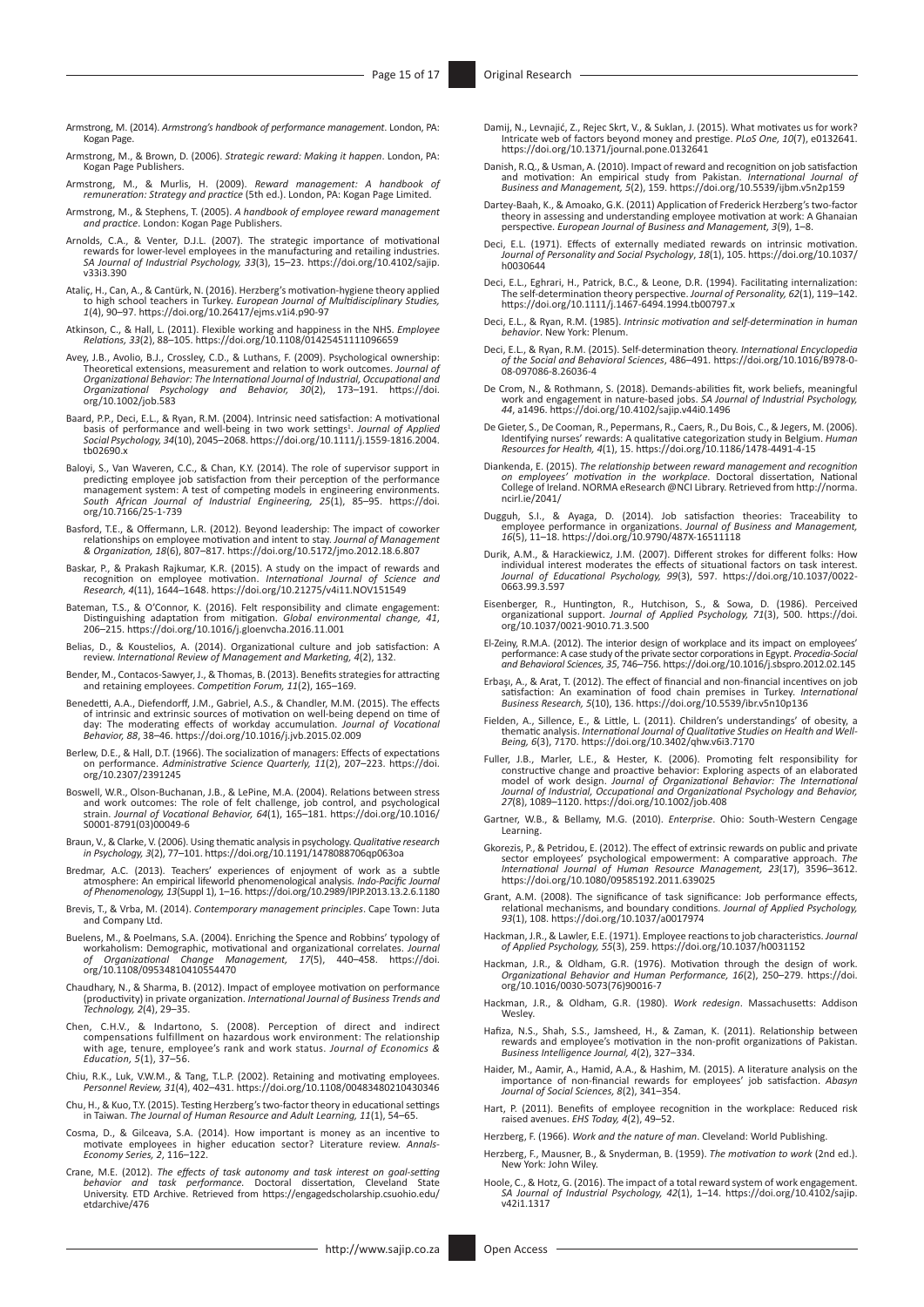- Horváthová, P., Davidová, M., & Bendová, M. (2012). Contingent pay and experience<br>with its use by organizations of the Czech Republic operating in the field of<br>environmental protection. International Journal of Economics a *Engineering, 6*(4), 522–526.
- Huang, Y. (2016). Monetary rewards and job satisfaction: A comparison between the United States and China. *Journal of Management Research, 8*(3), 1–14. [https://](https://doi.org/10.5296/jmr.v8i3.9388) [doi.org/10.5296/jmr.v8i3.9388](https://doi.org/10.5296/jmr.v8i3.9388)
- Irshad, A. (2016). Impact of extrinsic rewards on employees' performance. *Journal of Global Economics, 4*(3), 1–4. <https://doi.org/10.4172/2375-4389.1000203>
- Jacobs, S., Renard, M., & Snelgar, R.J. (2014). Intrinsic rewards and work engagement in the South African retail industry. *SA Journal of Industrial Psychology, 40*(2), 1–13.<https://doi.org/10.4102/sajip.v40i2.1195>
- Javid, S., & Chapa, A. (2014). When money is not a motivating force in the work place. *Global Journal of Human-Social Science Research, 14*(3), 1–5.
- Jiang, Z., Xiao, Q., Qi, H., & Xiao, L. (2009). Total reward strategy: A human resources<br>management strategy going with the trend of the times. International Journal of<br>Business and Management, 4(11), 177–183. https://doi.
- Joshi, P. (2016). Relational rewards: Creating a fulfilling workplace environment. *International Journal of Engineering and Management Research, 6*(4), 1–5.
- Kalleberg, A.L. (1977). Work values and job rewards: A theory of job satisfaction. *American Sociological Review, 42*(1), 124–143. <https://doi.org/10.2307/2117735>
- Kamdron, T. (2005). Work motivation and job satisfaction of Estonian higher officials.<br>//*International Journal of Public Administration, 28*(13–14), 1211–1240. [https://](https://doi.org/10.1080/01900690500241085)<br>// [doi.org/10.1080/01900690500241085](https://doi.org/10.1080/01900690500241085)
- Kanter, R.M. (1988). When a thousand flowers bloom: Structural, collective, and social conditions for innovation in organizations. *Knowledge Management and Organisational Design, 10*, 93–131. [https://doi.org/10.1016/B978-0-7506-9749-](https://doi.org/10.1016/B978-0-7506-9749-1.50010-7) [1.50010-7](https://doi.org/10.1016/B978-0-7506-9749-1.50010-7)
- Kathombe, M.W., Kipchumba, S., & Kirui, K. (2018). Reward management strategies and employee performance in selected universities in Nakuru County, Kenya. *Journal of Human Resource Management, 6*(3), 95–102. [https://doi.](https://doi.org/10.11648/j.jhrm.20180603.12) [org/10.11648/j.jhrm.20180603.12](https://doi.org/10.11648/j.jhrm.20180603.12)
- Katz, R., & Van Maanen, J. (1977). The loci of work satisfaction: Job, interaction, and policy. *Human Relations, 30*(5), 469–486. [https://doi.org/10.1177/001872677](https://doi.org/10.1177/001872677​703000505) [703000505](https://doi.org/10.1177/001872677​703000505)
- Kaur, A. (2013). Maslow's need hierarchy theory: Applications and criticisms. *Global Journal of Management and Business Studies, 3*(10), 1061–1064.
- Khan, I., Shahid, M., Nawab, S., & Wali, S.S. (2013). Influence of intrinsic and extrinsic rewards on employee performance: The banking sector of Pakistan. *Academic Research International, 4*(1), 282.
- Kimunge, M.W., & Were, S. (2014). Effects of total rewards on employee retention: A case study of Kenya Vision 2030 delivery secretariat. *Strategic Journal of Business & Change Management, 1*(2), 15.
- Kinicki, A., & Kreitner, R. (2006). *Organizational behavior: Key concepts, skills & best practices*. Boston: McGraw-Hill/Irwin.
- Kiran, M., & Khurram, S. (2018). Flexitime and employee happiness at workplace: A quantitative study of software houses. *Pakistan Journal of Commerce and Social Sciences, 12*(3), 1008–1024.
- Klonoski, R. (2016). Defining employee benefits: A managerial perspective. *International Journal of Human Resource Studies, 6*(2), 52–72. [https://doi.](https://doi.org/10.5296/ijhrs.v6i2.9314) [org/10.5296/ijhrs.v6i2.9314](https://doi.org/10.5296/ijhrs.v6i2.9314)
- Koskey, A.K., & Sakataka, W. (2015). Effect of reward on employee engagement and commitment at Rift Valley Bottlers Company. *International Academic Journal of Human Resource and Business Administration, 1*(5), 36–54.
- Kshirsagar, M., & Waghale, V.Y. (2014). Impact of financial and non-financial rewards on employee motivation. *International Research Journal of Management and Commerce, 1*(6), 61–74.
- Kulchmanov, A., & Kaliannan, M. (2014). Does money motivate employees? Empirical study of private and public financial sector in Kazakhstan. *International Journal of Business and Management, 9*(11), 214. <https://doi.org/10.5539/ijbm.v9n11p214>
- Kumar, D., Hossain, M.Z., & Nasrin, M.S. (2015). Impact of non-financial rewards on employee motivation. *Asian Accounting and Auditing Advancement, 5*(1), 18–25.
- Lai, E.R. (2011). *Motivation: A literature review.* Research report. Pearson. Retrieved from [https://images.pearsonassessments.com/images/tmrs/](https://images.pearsonassessments.com/images/tmrs/Motivation_Review_final.pdf) [Motivation\\_Review\\_final.pdf](https://images.pearsonassessments.com/images/tmrs/Motivation_Review_final.pdf)
- Lazear, E.P. (2000). Performance pay and productivity. *American Economic Review, 90*(5), 1346–1361.
- Legault, L. (2016). Intrinsic and extrinsic motivation. In V. Zeigler-Hill & T. Shackelford (Eds.), *Encyclopedia of personality and individual differences* (pp. 1–4). New York: Springer.
- Lunenburg, F.C. (2011). Motivating by enriching jobs to make them more interesting and challenging. *International Journal of Management, Business, and Administration, 15*(1), 1–11.
- Lutgen-Sandvik, P., Riforgiate, S., & Fletcher, C. (2011). Work as a source of positive emotional experiences and the discourses informing positive assessment. *Western Journal of Communication, 75*(1), 2–27. [https://doi.org/10.1080/105703](https://doi.org/10.1080/10570314.2010.536963) [14.2010.536963](https://doi.org/10.1080/10570314.2010.536963)
- Maguire, M., & Delahunt, B. (2017). Doing a thematic analysis: A practical, step-by-step guide for learning and teaching scholars. *All Ireland Journal of Higher Education, 9*(3), 3351–3354.
- Mahaney, R.C., & Lederer, A.L. (2006). The effect of intrinsic and extrinsic rewards for developers on information systems project success. *Project Management Journal, 37*(4), 42–54.<https://doi.org/10.1177/875697280603700405>
- Malone, T.W. (1981). Toward a theory of intrinsically motivating instruction. *Cognitive Science, 5*(4), 333–369. [https://doi.org/10.1207/s15516709cog0504\\_2](https://doi.org/10.1207/s15516709cog0504_2)
- Mansaray-Pearce, S., Bangura, A., & Kanu, J.M. (2019). The impact of financial and non-financial rewards on employee motivation: Case study NRA Sierra Leone. *International Journal of Research in Business Studies and Management, 6*(5),  $32 - 41$
- Marchington, M., & Wilkinson, A. (2008). *HRM at work: People management and development* (4th ed.). London: Chartered Institute of Personnel & Development.
- Marthouret, E., & Sigvardsson, S. (2016). *The effect of quick feedback on employee motivation and performance: A qualitative study on how to formulate effective feedback.* Bachelor's dissertation. Linköping University, Sweden.
- Maslow, A.H. (1943). A theory of human motivation. *Psychological Review, 50*(4), 370–396.<https://doi.org/10.1037/h0054346>
- McClelland, D.C., & Winter, D.G. (1969). *Motivating economic achievement*. New York: Free Press.
- McGuinness, M. (2009). *How to motivate creative people (including yourself)*. Retrieved from [https://www.wishfulthinking.co.uk/2009/01/05/how-to](https://www.wishfulthinking.co.uk/2009/01/05/how-to-motivate-creative-people/)[motivate-creative-people/](https://www.wishfulthinking.co.uk/2009/01/05/how-to-motivate-creative-people/)
- Meyer, M., & Kirsten, M. (2012). *Introduction to human resource management*. Pretoria: Van Schaik.
- Michaelson, C. (2019). A normative meaning of meaningful work. *Journal of Business Ethics*, 170, 413–428.<https://doi.org/10.1007/s10551-019-04389-0>
- Mokhniuk, A.M. (2016). The impact of monetary rewards on the motivation of employees. *Roczniki Ekonomiczne Kujawsko-Pomorskiej Szkoły Wyższej w Bydgoszczy, 9*, 336–346.
- Mottaz, C.J. (1985). The relative importance of intrinsic and extrinsic rewards as determinants of work satisfaction. *The Sociological Quarterly, 26*(3), 365–385. <https://doi.org/10.1111/j.1533-8525.1985.tb00233.x>
- Mount, M., Ilies, R., & Johnson, E. (2006). Relationship of personality traits and counterproductive work behaviors: The mediating effects of job satisfaction. *Personnel Psychology, 59*(3), 591–622. [https://doi.org/10.1111/j.1744-6570.](https://doi.org/10.1111/​j.1744-6570.​2006.00048.x) [2006.00048.x](https://doi.org/10.1111/​j.1744-6570.​2006.00048.x)
- Muindi, F., & K'Obonyo, P. (2015). Quality of work life, personality, job satisfaction, competence, and job performance: A critical review of literature. *European Scientific Journal, 11*(26), 223–240.
- Mundhra, D.D., & Jacob, W. (2011). Intrinsic motivators in the Indian manufacturing sector: An empirical study. *IUP Journal of Organizational Behavior, 10*(2), 1–19.
- Mutuku, C.K., & Mathooko, P. (2014). Effects of organizational communication on<br>employee motivation: A case study of Nokia Siemens Networks Kenya.<br>International Journal of Social Sciences and Project Planning Management, 1 28–62.
- Nazir, S., Tayyab, A., Sajid, A., Ur Rashid, H., & Javed, I. (2012). How online shopping is affecting consumers buying behavior in Pakistan? *International Journal of Computer Science Issues, 9*(3), 486.
- Neuman, W.L. (1997) *Social research methods qualitative and quantitative approaches* (3rd ed.). Boston: Allyn and Bacon.
- Noor, A., & Gichinga, D.L. (2016). Effects of reward strategies on employee performance in remittance companies in Mogadishu, Somalia. *Ijrdo Journal of Business Management, 2*(9), 50–73.
- Nujjoo, A., & Meyer, I. (2012). The relative importance of different types of rewards for employee motivation and commitment in South Africa. *SA Journal of Human Resource Management, 10*(2), 1–10. <https://doi.org/10.2139/ssrn.2851760>
- Nyakundi, W.K., Karanja, K., Charles, M., & Bisobori, W.N. (2012). Enhancing the role of employee recognition towards improving performance: A survey of Keyatta National hospital Kenya. *International Journal of Arts and Commerce, 1*(7), 108.
- Obicci, P.A. (2015). Influence of extrinsic and intrinsic rewards on employee engagement: Empirical study in public sector of Uganda. *Management Studies and Economic Systems, 54*(2518), 1–12. <https://doi.org/10.12816/0018083>
- Ogedegbe, R.J., & Bashiru, B. (2014). Fostering employee morale through effective remuneration practices. *European Journal of Business and Management, 6*(16), 112–115.
- Olafsen, A.H., Halvari, H., Forest, J., & Deci, E.L. (2015). Show them the money? The role of pay, managerial need support, and justice in a self‐determination theory model of intrinsic work motivation*. Scandinavian Journal of Psychology, 56*(4), 447–457.<https://doi.org/10.1111/sjop.12211>
- Olckers, C. (2013). Psychological ownership: Development of an instrument. *SA Journal of Industrial Psychology, 39*(2), 1–13. [https://doi.org/10.4102/sajip.](https://doi.org/10.4102/sajip.v39i2.1105) [v39i2.1105](https://doi.org/10.4102/sajip.v39i2.1105)
- Ollar, H.Y., & Uwakwe, F.O. (2020). Organizational reward system and employee job satisfaction in hotels in Rivers State. *African Scholar Journal of African Sustainable Development, 17*(2), 373–394.
- Opperman, A.G. (2016). *Supervisory motivational strategies to improve productivity of construction workers.* Doctoral dissertation. Cape Peninsula University of Technology, Cape Town.
- O'Reilly, C.E. (2002). The wrong kind of ownership. *Across the Board, 39*(5), 19–20.
- Osibanjo, A.O., Adeniji, A.A., Falola, H.O., & Heirsmac, P.T. (2014). Compensation packages: A strategic tool for employees' performance and retention. *Leonardo Journal of Sciences*, (25), 65–84.
- Özutku, H. (2012). The influence of intrinsic and extrinsic rewards on employee results: An empirical analysis in Turkish manufacturing industry. *Business and Economics Research Journal, 3*(3), 29–48.